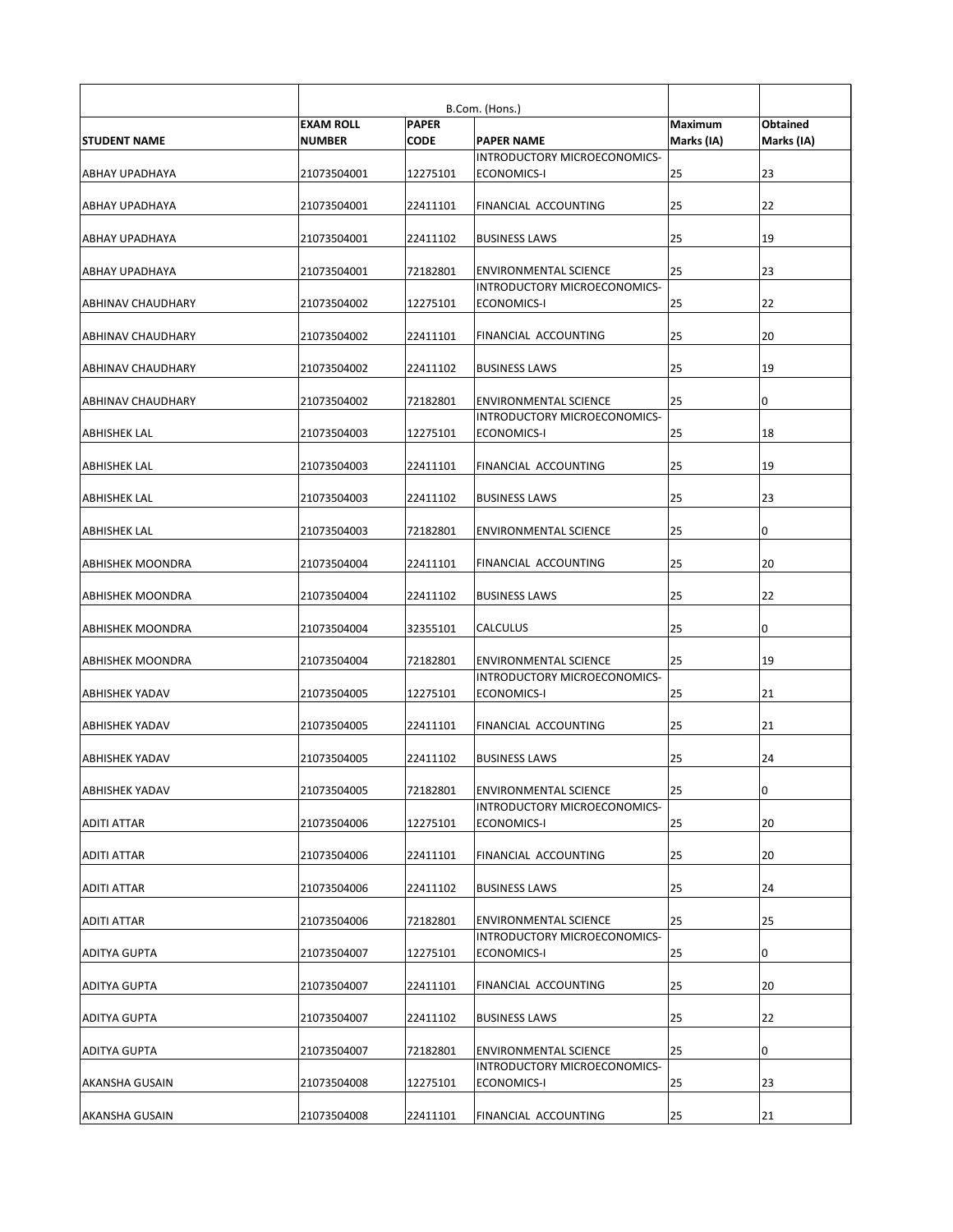| <b>AKANSHA GUSAIN</b> | 21073504008 | 22411102 | <b>BUSINESS LAWS</b>                                                | 25 | 24 |
|-----------------------|-------------|----------|---------------------------------------------------------------------|----|----|
| AKANSHA GUSAIN        | 21073504008 | 72182801 | <b>ENVIRONMENTAL SCIENCE</b>                                        | 25 | 0  |
| <b>AKASH PATHAK</b>   | 21073504009 | 12275101 | INTRODUCTORY MICROECONOMICS-<br>ECONOMICS-I                         | 25 | 22 |
| <b>АКАSH PATHAK</b>   | 21073504009 | 22411101 | <b>FINANCIAL ACCOUNTING</b>                                         | 25 | 21 |
| <b>AKASH PATHAK</b>   | 21073504009 | 22411102 | <b>BUSINESS LAWS</b>                                                | 25 | 20 |
| <b>AKASH PATHAK</b>   | 21073504009 | 72182801 | <b>ENVIRONMENTAL SCIENCE</b><br><b>INTRODUCTORY MICROECONOMICS-</b> | 25 | 17 |
| <b>AKSHAT JAIN</b>    | 21073504010 | 12275101 | ECONOMICS-I                                                         | 25 | 20 |
| <b>AKSHAT JAIN</b>    | 21073504010 | 22411101 | <b>FINANCIAL ACCOUNTING</b>                                         | 25 | 19 |
| <b>AKSHAT JAIN</b>    | 21073504010 | 22411102 | <b>BUSINESS LAWS</b>                                                | 25 | 22 |
| <b>AKSHAT JAIN</b>    | 21073504010 | 72182801 | ENVIRONMENTAL SCIENCE                                               | 25 | 18 |
| <b>AKSHAT SHARMA</b>  | 21073504011 | 22411101 | <b>FINANCIAL ACCOUNTING</b>                                         | 25 | 21 |
| <b>AKSHAT SHARMA</b>  | 21073504011 | 22411102 | <b>BUSINESS LAWS</b>                                                | 25 | 23 |
| <b>AKSHAT SHARMA</b>  | 21073504011 | 32355101 | <b>CALCULUS</b>                                                     | 25 | 22 |
| <b>AKSHAT SHARMA</b>  | 21073504011 | 72182801 | <b>ENVIRONMENTAL SCIENCE</b>                                        | 25 | 20 |
| <b>ALIMA SIDDIQUI</b> | 21073504012 | 12275101 | INTRODUCTORY MICROECONOMICS-<br>ECONOMICS-I                         | 25 | 24 |
| <b>ALIMA SIDDIQUI</b> | 21073504012 | 22411101 | <b>FINANCIAL ACCOUNTING</b>                                         | 25 | 25 |
| <b>ALIMA SIDDIQUI</b> | 21073504012 | 22411102 | <b>BUSINESS LAWS</b>                                                | 25 | 24 |
| <b>ALIMA SIDDIQUI</b> | 21073504012 | 72182801 | <b>ENVIRONMENTAL SCIENCE</b>                                        | 25 | 25 |
| <b>ANAF IMAM</b>      | 21073504013 | 12035902 | MEDIA AND COMMUNICATION<br><b>SKILLS</b>                            | 25 | 19 |
| <b>ANAF IMAM</b>      | 21073504013 | 22411101 | FINANCIAL ACCOUNTING                                                | 25 | 19 |
| <b>ANAF IMAM</b>      | 21073504013 | 22411102 | <b>BUSINESS LAWS</b>                                                | 25 | 23 |
| <b>ANAF IMAM</b>      | 21073504013 | 72182801 | <b>ENVIRONMENTAL SCIENCE</b>                                        | 25 | 15 |
| <b>ANAND MAHAKUL</b>  | 21073504014 | 12555101 | YOGA AND STRESS MANAGEMENT                                          | 25 | 22 |
| <b>ANAND MAHAKUL</b>  | 21073504014 | 22411101 | FINANCIAL ACCOUNTING                                                | 25 | 20 |
| <b>ANAND MAHAKUL</b>  | 21073504014 | 22411102 | <b>BUSINESS LAWS</b>                                                | 25 | 23 |
| <b>ANAND MAHAKUL</b>  | 21073504014 | 72182801 | <b>ENVIRONMENTAL SCIENCE</b>                                        | 25 | 20 |
| <b>ANAND PRASAD</b>   | 21073504015 | 12275101 | INTRODUCTORY MICROECONOMICS-<br>ECONOMICS-I                         | 25 | 20 |
| <b>ANAND PRASAD</b>   | 21073504015 | 22411101 | FINANCIAL ACCOUNTING                                                | 25 | 22 |
| <b>ANAND PRASAD</b>   | 21073504015 | 22411102 | <b>BUSINESS LAWS</b>                                                | 25 | 23 |
| <b>ANAND PRASAD</b>   | 21073504015 | 72182801 | <b>ENVIRONMENTAL SCIENCE</b>                                        | 25 | 23 |
| <b>ANANYA DUBEY</b>   | 21073504016 | 12275101 | INTRODUCTORY MICROECONOMICS-<br>ECONOMICS-I                         | 25 | 18 |
| <b>ANANYA DUBEY</b>   | 21073504016 | 22411101 | <b>FINANCIAL ACCOUNTING</b>                                         | 25 | 22 |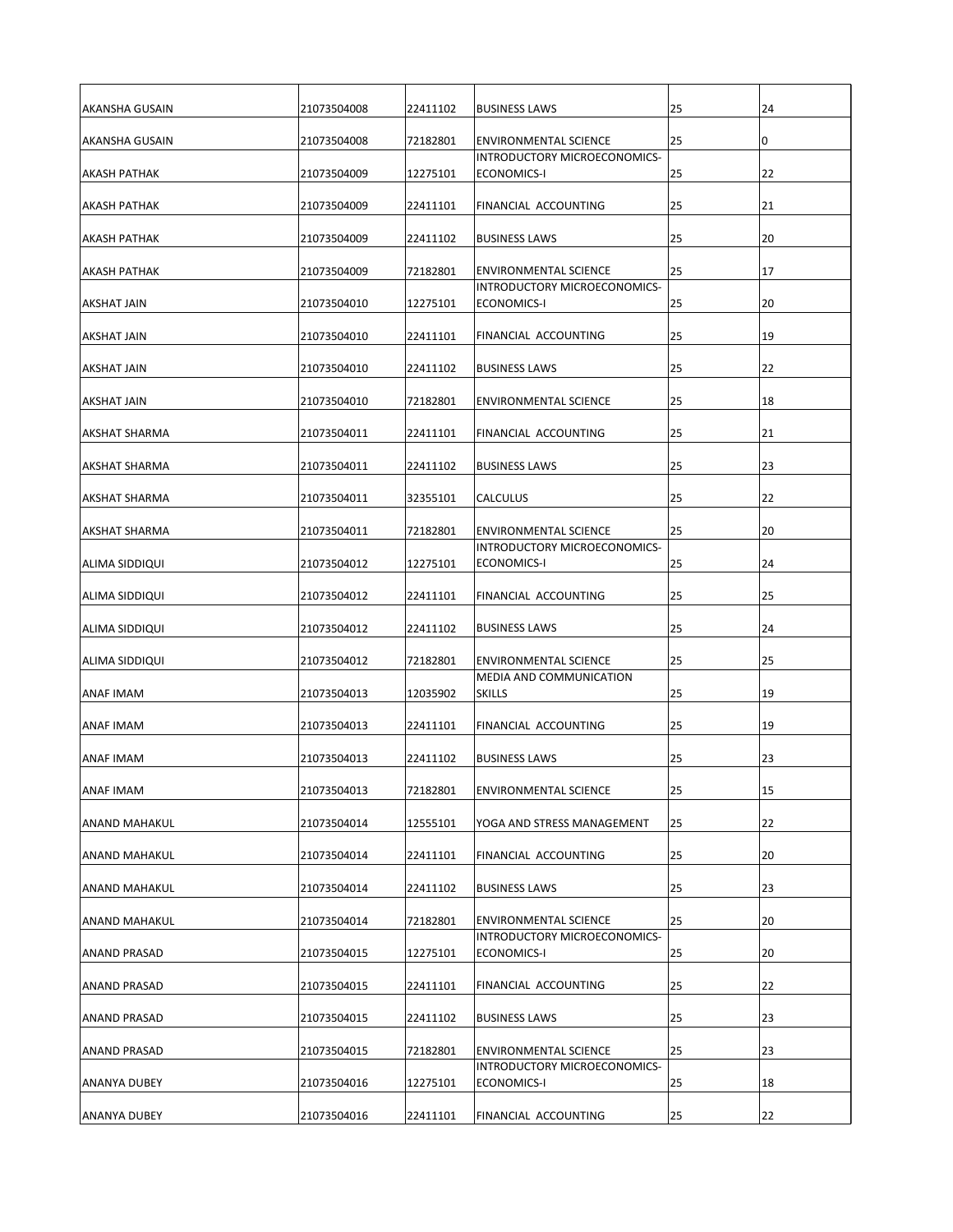| IANANYA DUBEY            | 21073504016 | 22411102 | <b>BUSINESS LAWS</b>                                                | 25 | 24 |
|--------------------------|-------------|----------|---------------------------------------------------------------------|----|----|
| IANANYA DUBEY            | 21073504016 | 72182801 | <b>ENVIRONMENTAL SCIENCE</b>                                        | 25 | 23 |
| <b>JANKESH VERMA</b>     | 21073504017 | 12275101 | INTRODUCTORY MICROECONOMICS-<br>ECONOMICS-I                         | 25 | 20 |
| <b>ANKESH VERMA</b>      | 21073504017 | 22411101 | <b>FINANCIAL ACCOUNTING</b>                                         | 25 | 20 |
|                          |             |          |                                                                     |    |    |
| <b>ANKESH VERMA</b>      | 21073504017 | 22411102 | <b>BUSINESS LAWS</b>                                                | 25 | 10 |
| <b>ANKESH VERMA</b>      | 21073504017 | 72182801 | <b>ENVIRONMENTAL SCIENCE</b><br><b>INTRODUCTORY MICROECONOMICS-</b> | 25 | 10 |
| <b>ANKIT GITHALA</b>     | 21073504018 | 12275101 | ECONOMICS-I                                                         | 25 | 23 |
| <b>ANKIT GITHALA</b>     | 21073504018 | 22411101 | FINANCIAL ACCOUNTING                                                | 25 | 20 |
| <b>ANKIT GITHALA</b>     | 21073504018 | 22411102 | <b>BUSINESS LAWS</b>                                                | 25 | 19 |
| <b>ANKIT GITHALA</b>     | 21073504018 | 72182801 | <b>ENVIRONMENTAL SCIENCE</b>                                        | 25 | 10 |
| <b>ANKIT KASHYAP</b>     | 21073504019 | 12275101 | INTRODUCTORY MICROECONOMICS-<br>ECONOMICS-I                         | 25 | 21 |
| <b>ANKIT KASHYAP</b>     | 21073504019 | 22411101 | FINANCIAL ACCOUNTING                                                | 25 | 22 |
|                          |             |          |                                                                     |    |    |
| <b>ANKIT KASHYAP</b>     | 21073504019 | 22411102 | <b>BUSINESS LAWS</b>                                                | 25 | 22 |
| <b>ANKIT KASHYAP</b>     | 21073504019 | 72182801 | <b>ENVIRONMENTAL SCIENCE</b><br>IINTRODUCTORY MICROECONOMICS-       | 25 | 18 |
| <b>ANKIT KUMAR GUPTA</b> | 21073504020 | 12275101 | ECONOMICS-I                                                         | 25 | 18 |
| <b>ANKIT KUMAR GUPTA</b> | 21073504020 | 22411101 | FINANCIAL ACCOUNTING                                                | 25 | 19 |
| <b>ANKIT KUMAR GUPTA</b> | 21073504020 | 22411102 | <b>BUSINESS LAWS</b>                                                | 25 | 21 |
| ANKIT KUMAR GUPTA        | 21073504020 | 72182801 | <b>ENVIRONMENTAL SCIENCE</b>                                        | 25 | 18 |
| <b>ANKIT PAL</b>         | 21073504021 | 12275101 | INTRODUCTORY MICROECONOMICS-<br>ECONOMICS-I                         | 25 | 18 |
| <b>ANKIT PAL</b>         | 21073504021 | 22411101 | FINANCIAL ACCOUNTING                                                | 25 | 19 |
| <b>ANKIT PAL</b>         | 21073504021 | 22411102 | <b>BUSINESS LAWS</b>                                                | 25 | 23 |
| <b>ANKIT PAL</b>         | 21073504021 | 72182801 | <b>ENVIRONMENTAL SCIENCE</b>                                        | 25 | 22 |
| <b>ANSH SINGHAL</b>      | 21073504022 | 12275101 | INTRODUCTORY MICROECONOMICS-<br>ECONOMICS-I                         | 25 | 22 |
| <b>ANSH SINGHAL</b>      | 21073504022 | 22411101 | FINANCIAL ACCOUNTING                                                | 25 | 19 |
| <b>ANSH SINGHAL</b>      | 21073504022 | 22411102 | <b>BUSINESS LAWS</b>                                                | 25 | 22 |
| <b>ANSH SINGHAL</b>      | 21073504022 | 72182801 | <b>ENVIRONMENTAL SCIENCE</b>                                        | 25 | 10 |
| <b>ANSHUMAN SONI</b>     | 21073504023 | 12275101 | INTRODUCTORY MICROECONOMICS-<br>ECONOMICS-I                         | 25 | 20 |
| <b>ANSHUMAN SONI</b>     | 21073504023 | 22411101 | FINANCIAL ACCOUNTING                                                | 25 | 25 |
| <b>ANSHUMAN SONI</b>     | 21073504023 | 22411102 | <b>BUSINESS LAWS</b>                                                | 25 | 20 |
| <b>ANSHUMAN SONI</b>     | 21073504023 | 72182801 | <b>ENVIRONMENTAL SCIENCE</b>                                        | 25 | 21 |
| <b>ANUJ PANDEY</b>       | 21073504024 | 12275101 | INTRODUCTORY MICROECONOMICS-<br>ECONOMICS-I                         | 25 | 24 |
| <b>ANUJ PANDEY</b>       | 21073504024 | 22411101 | <b>FINANCIAL ACCOUNTING</b>                                         | 25 | 21 |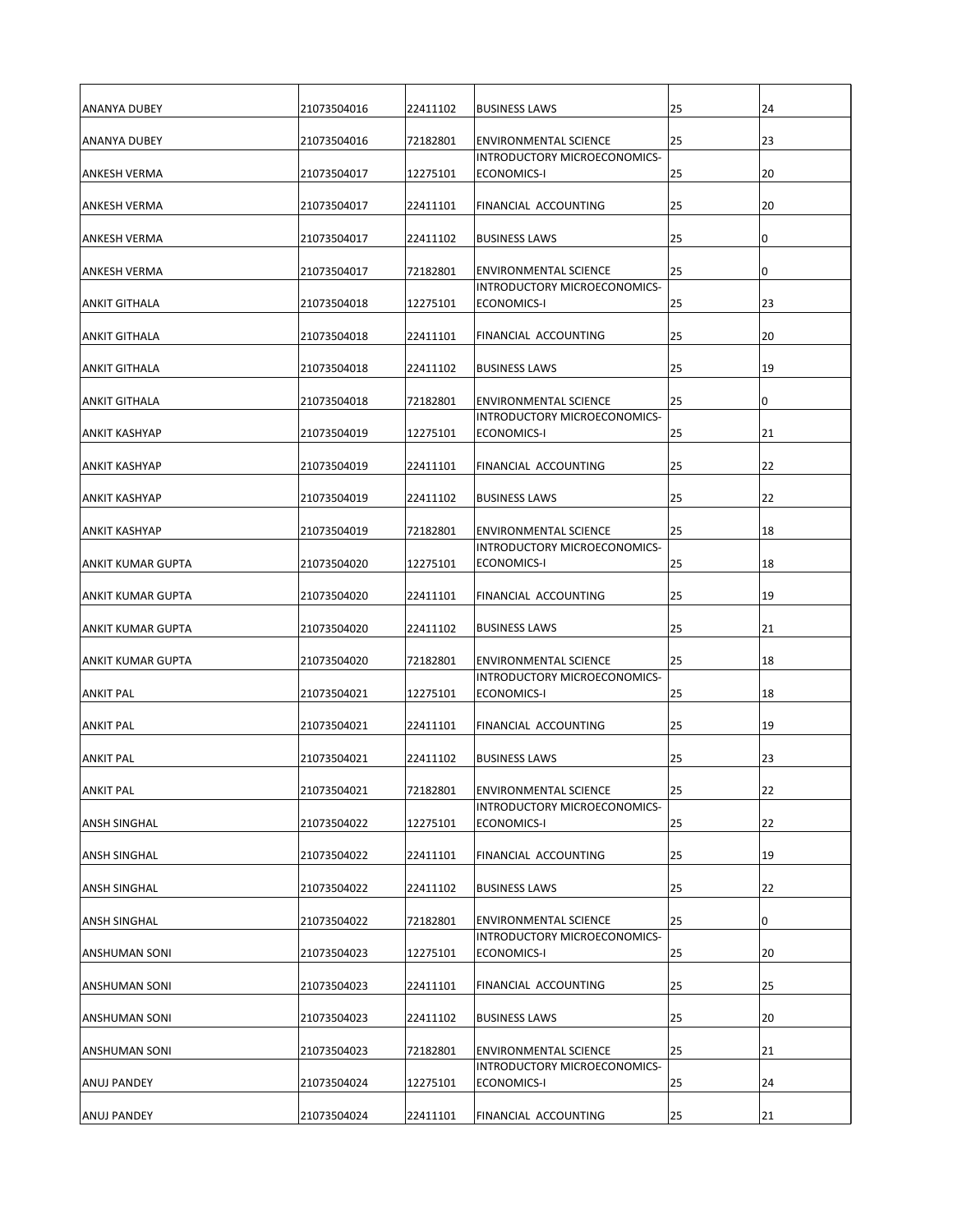| <b>ANUJ PANDEY</b>          | 21073504024 | 22411102 | <b>BUSINESS LAWS</b>                                                | 25 | 23 |
|-----------------------------|-------------|----------|---------------------------------------------------------------------|----|----|
| <b>ANUJ PANDEY</b>          | 21073504024 | 72182801 | <b>ENVIRONMENTAL SCIENCE</b>                                        | 25 | 23 |
|                             |             |          | INTRODUCTORY MICROECONOMICS-                                        |    |    |
| <b>ANURAG KUMAR GAUTAM</b>  | 21073504025 | 12275101 | ECONOMICS-I                                                         | 25 | 24 |
| IANURAG KUMAR GAUTAM        | 21073504025 | 22411101 | <b>FINANCIAL ACCOUNTING</b>                                         | 25 | 22 |
| <b>JANURAG KUMAR GAUTAM</b> | 21073504025 | 22411102 | <b>BUSINESS LAWS</b>                                                | 25 | 24 |
| <b>JANURAG KUMAR GAUTAM</b> | 21073504025 | 72182801 | <b>ENVIRONMENTAL SCIENCE</b><br><b>INTRODUCTORY MICROECONOMICS-</b> | 25 | 25 |
| <b>ANUSHA JAIN</b>          | 21073504026 | 12275101 | ECONOMICS-I                                                         | 25 | 22 |
| <b>ANUSHA JAIN</b>          | 21073504026 | 22411101 | <b>FINANCIAL ACCOUNTING</b>                                         | 25 | 20 |
| <b>ANUSHA JAIN</b>          | 21073504026 | 22411102 | <b>BUSINESS LAWS</b>                                                | 25 | 24 |
| <b>ANUSHA JAIN</b>          | 21073504026 | 72182801 | <b>ENVIRONMENTAL SCIENCE</b>                                        | 25 | 25 |
| <b>ANUSHKA BANSAL</b>       | 21073504027 | 12275101 | INTRODUCTORY MICROECONOMICS-<br>ECONOMICS-I                         | 25 | 23 |
| ANUSHKA BANSAL              | 21073504027 | 22411101 | FINANCIAL ACCOUNTING                                                | 25 | 22 |
| <b>ANUSHKA BANSAL</b>       | 21073504027 | 22411102 | <b>BUSINESS LAWS</b>                                                | 25 | 24 |
| <b>ANUSHKA BANSAL</b>       | 21073504027 | 72182801 | <b>ENVIRONMENTAL SCIENCE</b>                                        | 25 | 25 |
| <b>AREESHA MAROOF</b>       | 21073504028 | 12275101 | IINTRODUCTORY MICROECONOMICS-<br>ECONOMICS-I                        | 25 | 22 |
|                             |             |          |                                                                     |    |    |
| <b>AREESHA MAROOF</b>       | 21073504028 | 22411101 | FINANCIAL ACCOUNTING                                                | 25 | 21 |
| <b>AREESHA MAROOF</b>       | 21073504028 | 22411102 | <b>BUSINESS LAWS</b>                                                | 25 | 22 |
| <b>AREESHA MAROOF</b>       | 21073504028 | 72182801 | IENVIRONMENTAL SCIENCE<br>INTRODUCTORY MICROECONOMICS-              | 25 | 20 |
| ARJAV JAIN                  | 21073504029 | 12275101 | <b>ECONOMICS-I</b>                                                  | 25 | 23 |
| ARJAV JAIN                  | 21073504029 | 22411101 | FINANCIAL ACCOUNTING                                                | 25 | 21 |
| ARJAV JAIN                  | 21073504029 | 22411102 | <b>BUSINESS LAWS</b>                                                | 25 | 23 |
| ARJAV JAIN                  | 21073504029 | 72182801 | <b>ENVIRONMENTAL SCIENCE</b>                                        | 25 | 23 |
| <b>ARYAMAN JAIN</b>         | 21073504030 | 12275101 | INTRODUCTORY MICROECONOMICS-<br>ECONOMICS-I                         | 25 | 23 |
| ARYAMAN JAIN                | 21073504030 | 22411101 | FINANCIAL ACCOUNTING                                                | 25 | 20 |
| ARYAMAN JAIN                | 21073504030 | 22411102 | <b>BUSINESS LAWS</b>                                                | 25 | 16 |
| <b>ARYAMAN JAIN</b>         | 21073504030 | 72182801 | <b>ENVIRONMENTAL SCIENCE</b>                                        | 25 | 15 |
| <b>ARYAN JUYAL</b>          | 21073504031 | 12275101 | INTRODUCTORY MICROECONOMICS-<br>ECONOMICS-I                         | 25 | 22 |
| <b>ARYAN JUYAL</b>          | 21073504031 | 22411101 | FINANCIAL ACCOUNTING                                                | 25 | 21 |
| <b>ARYAN JUYAL</b>          | 21073504031 | 22411102 | <b>BUSINESS LAWS</b>                                                | 25 | 24 |
| ARYAN JUYAL                 | 21073504031 | 72182801 | <b>ENVIRONMENTAL SCIENCE</b>                                        | 25 | 19 |
| <b>ARYAN MITTAL</b>         | 21073504032 | 12275101 | INTRODUCTORY MICROECONOMICS-<br>ECONOMICS-I                         | 25 | 21 |
| <b>ARYAN MITTAL</b>         | 21073504032 | 22411101 | <b>FINANCIAL ACCOUNTING</b>                                         | 25 | 22 |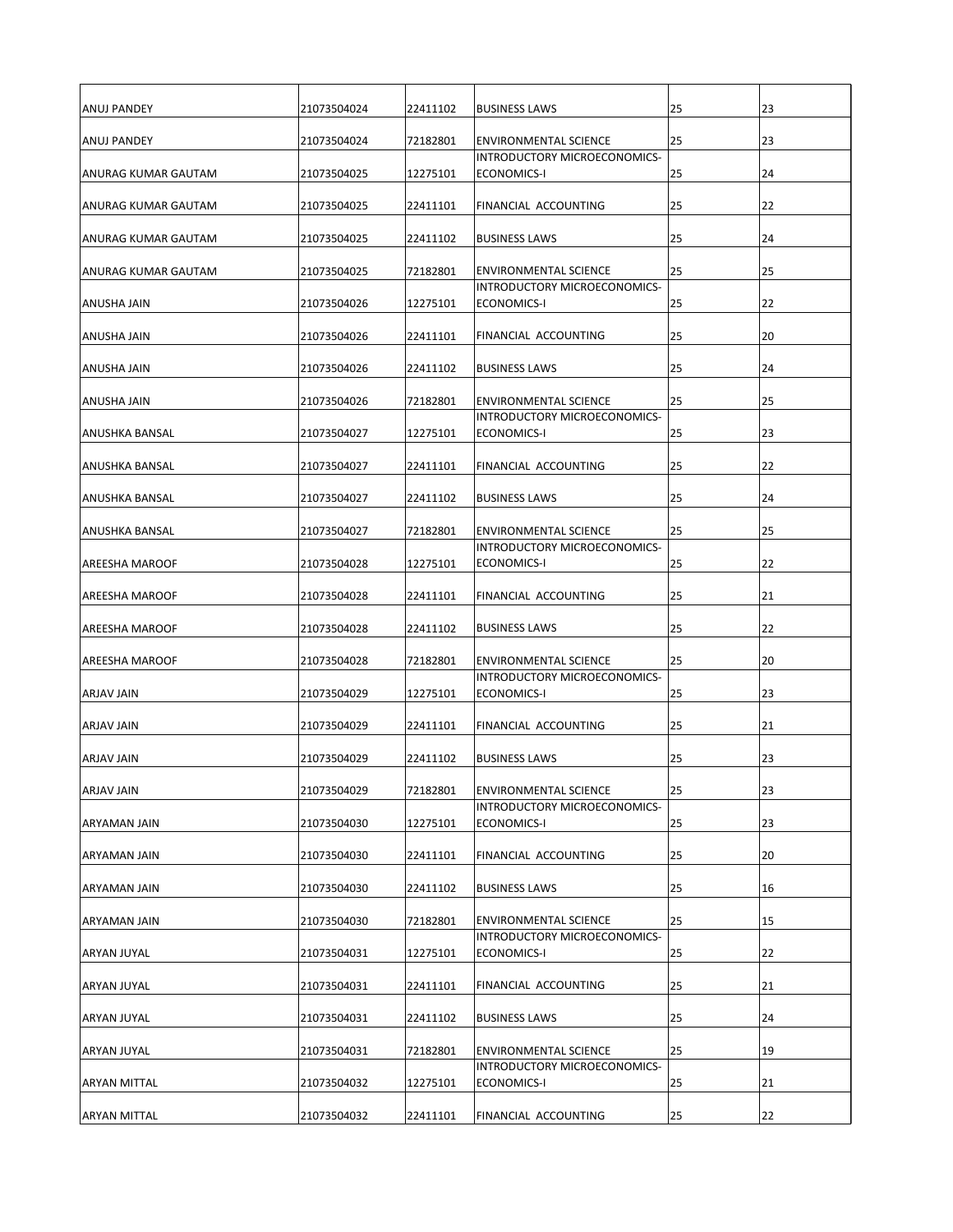| <b>ARYAN MITTAL</b>           | 21073504032 | 22411102 | <b>BUSINESS LAWS</b>                                          | 25 | 21 |
|-------------------------------|-------------|----------|---------------------------------------------------------------|----|----|
| <b>ARYAN MITTAL</b>           | 21073504032 | 72182801 | <b>ENVIRONMENTAL SCIENCE</b>                                  | 25 | 25 |
| <b>ASHISH MOHAN DEV</b>       | 21073504033 | 12275101 | INTRODUCTORY MICROECONOMICS-<br>ECONOMICS-I                   | 25 | 22 |
| ASHISH MOHAN DEV              | 21073504033 | 22411101 | <b>FINANCIAL ACCOUNTING</b>                                   | 25 | 22 |
|                               |             |          |                                                               |    |    |
| ASHISH MOHAN DEV              | 21073504033 | 22411102 | <b>BUSINESS LAWS</b>                                          | 25 | 21 |
| <b>ASHISH MOHAN DEV</b>       | 21073504033 | 72182801 | <b>ENVIRONMENTAL SCIENCE</b><br>MEDIA AND COMMUNICATION       | 25 | 21 |
| IASHISH POONIA                | 21073504034 | 12035902 | <b>SKILLS</b>                                                 | 25 | 16 |
| IASHISH POONIA                | 21073504034 | 22411101 | <b>FINANCIAL ACCOUNTING</b>                                   | 25 | 25 |
| <b>ASHISH POONIA</b>          | 21073504034 | 22411102 | <b>BUSINESS LAWS</b>                                          | 25 | 21 |
| <b>ASHISH POONIA</b>          | 21073504034 | 72182801 | ENVIRONMENTAL SCIENCE                                         | 25 | 19 |
| AYUSH KUMAR BURMAN            | 21073504035 | 22411101 | <b>FINANCIAL ACCOUNTING</b>                                   | 25 | 20 |
| <b>AYUSH KUMAR BURMAN</b>     | 21073504035 | 22411102 | <b>BUSINESS LAWS</b>                                          | 25 | 20 |
| <b>AYUSH KUMAR BURMAN</b>     | 21073504035 | 32355101 | <b>CALCULUS</b>                                               | 25 | 22 |
| IAYUSH KUMAR BURMAN           | 21073504035 | 72182801 | <b>ENVIRONMENTAL SCIENCE</b><br>IINTRODUCTORY MICROECONOMICS- | 25 | 20 |
| IAYUSH SINHA                  | 21073504036 | 12275101 | ECONOMICS-I                                                   | 25 | 15 |
| <b>AYUSH SINHA</b>            | 21073504036 | 22411101 | FINANCIAL ACCOUNTING                                          | 25 | 25 |
| <b>AYUSH SINHA</b>            | 21073504036 | 22411102 | <b>BUSINESS LAWS</b>                                          | 25 | 21 |
| IAYUSH SINHA                  | 21073504036 | 72182801 | <b>ENVIRONMENTAL SCIENCE</b>                                  | 25 | 17 |
| <b>BHAGIRATH ALAMCHANDANI</b> | 21073504037 | 12275101 | INTRODUCTORY MICROECONOMICS-<br><b>ECONOMICS-I</b>            | 25 | 20 |
| <b>BHAGIRATH ALAMCHANDANI</b> | 21073504037 | 22411101 | FINANCIAL ACCOUNTING                                          | 25 | 22 |
| <b>BHAGIRATH ALAMCHANDANI</b> | 21073504037 | 22411102 | <b>BUSINESS LAWS</b>                                          | 25 | 21 |
| <b>BHAGIRATH ALAMCHANDANI</b> | 21073504037 | 72182801 | <b>ENVIRONMENTAL SCIENCE</b>                                  | 25 | 17 |
| <b>BHANU AGGARWAL</b>         | 21073504038 | 12275101 | INTRODUCTORY MICROECONOMICS-<br>ECONOMICS-I                   | 25 | 23 |
| <b>BHANU AGGARWAL</b>         | 21073504038 | 22411101 | FINANCIAL ACCOUNTING                                          | 25 | 20 |
| <b>BHANU AGGARWAL</b>         | 21073504038 | 22411102 | <b>BUSINESS LAWS</b>                                          | 25 | 19 |
| <b>BHANU AGGARWAL</b>         | 21073504038 | 72182801 | <b>ENVIRONMENTAL SCIENCE</b>                                  | 25 | 18 |
| BHAVYA CHAUHAN                | 21073504039 | 12035902 | MEDIA AND COMMUNICATION<br><b>SKILLS</b>                      | 25 | 22 |
| <b>BHAVYA CHAUHAN</b>         | 21073504039 | 22411101 | FINANCIAL ACCOUNTING                                          | 25 | 22 |
| <b>BHAVYA CHAUHAN</b>         | 21073504039 | 22411102 | <b>BUSINESS LAWS</b>                                          | 25 | 23 |
| <b>BHAVYA CHAUHAN</b>         | 21073504039 | 72182801 | <b>ENVIRONMENTAL SCIENCE</b>                                  | 25 | 10 |
| <b>BHOOMI AGRAWAL</b>         | 21073504040 | 12035902 | MEDIA AND COMMUNICATION<br><b>SKILLS</b>                      | 25 | 21 |
| <b>BHOOMI AGRAWAL</b>         | 21073504040 | 22411101 | <b>FINANCIAL ACCOUNTING</b>                                   | 25 | 20 |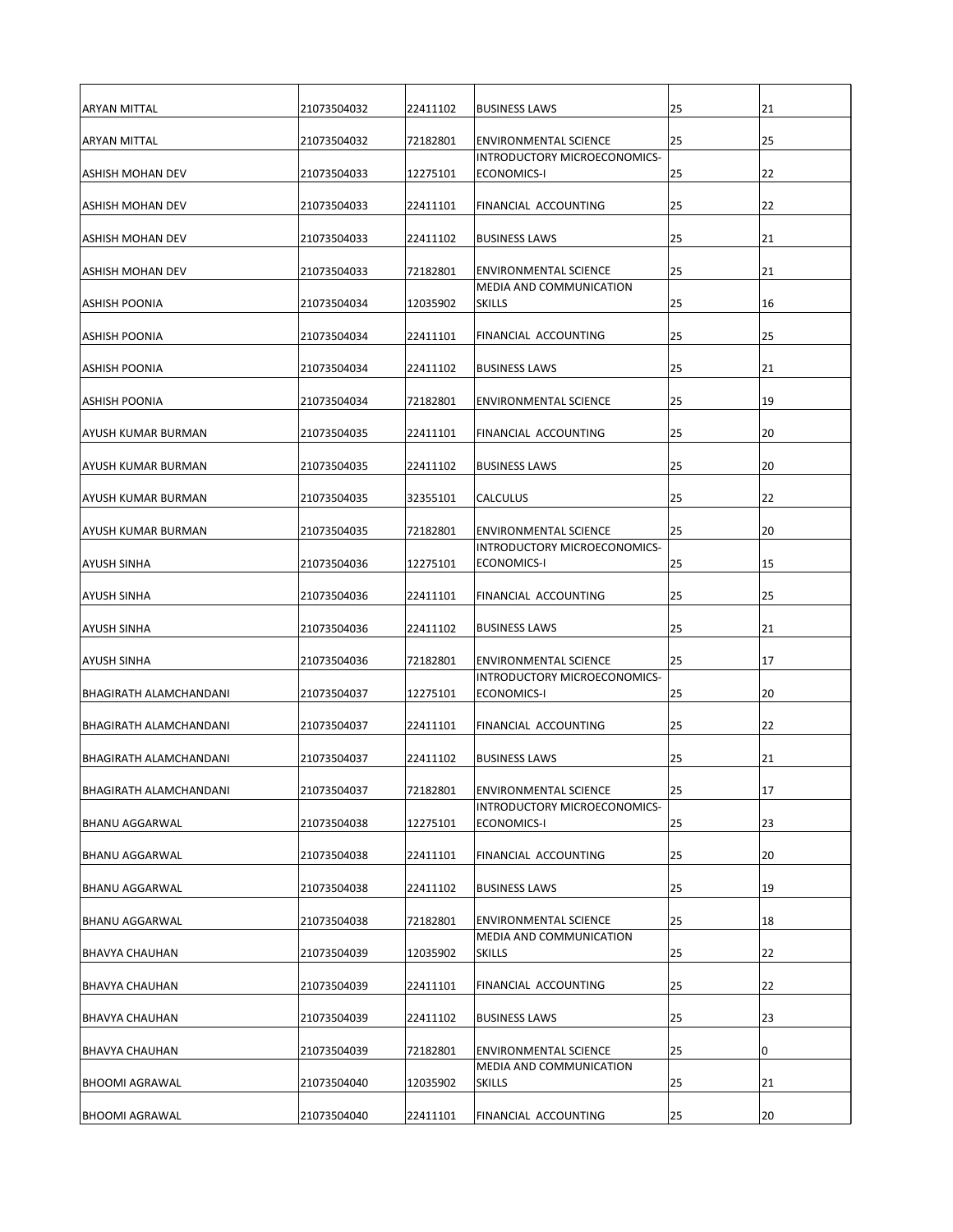| <b>BHOOMI AGRAWAL</b>    | 21073504040 | 22411102 | <b>BUSINESS LAWS</b>                                                | 25 | 24 |
|--------------------------|-------------|----------|---------------------------------------------------------------------|----|----|
| <b>BHOOMI AGRAWAL</b>    | 21073504040 | 72182801 | <b>ENVIRONMENTAL SCIENCE</b>                                        | 25 | 23 |
| <b>BILAL AHMED</b>       | 21073504041 | 12275101 | INTRODUCTORY MICROECONOMICS-<br>ECONOMICS-I                         | 25 | 18 |
|                          |             |          |                                                                     |    |    |
| <b>BILAL AHMED</b>       | 21073504041 | 22411101 | <b>FINANCIAL ACCOUNTING</b>                                         | 25 | 20 |
| <b>BILAL AHMED</b>       | 21073504041 | 22411102 | <b>BUSINESS LAWS</b>                                                | 25 | 23 |
| BILAL AHMED              | 21073504041 | 72182801 | <b>ENVIRONMENTAL SCIENCE</b><br><b>INTRODUCTORY MICROECONOMICS-</b> | 25 | 21 |
| <b>DAKSH GOYAL</b>       | 21073504042 | 12275101 | ECONOMICS-I                                                         | 25 | 20 |
| <b>DAKSH GOYAL</b>       | 21073504042 | 22411101 | <b>FINANCIAL ACCOUNTING</b>                                         | 25 | 20 |
| <b>DAKSH GOYAL</b>       | 21073504042 | 22411102 | <b>BUSINESS LAWS</b>                                                | 25 | 24 |
| <b>DAKSH GOYAL</b>       | 21073504042 | 72182801 | <b>ENVIRONMENTAL SCIENCE</b>                                        | 25 | 20 |
| <b>DEEPANSHI MAHOR</b>   | 21073504043 | 12275101 | INTRODUCTORY MICROECONOMICS-<br>ECONOMICS-I                         | 25 | 23 |
| DEEPANSHI MAHOR          | 21073504043 | 22411101 | FINANCIAL ACCOUNTING                                                | 25 | 19 |
| DEEPANSHI MAHOR          | 21073504043 | 22411102 | <b>BUSINESS LAWS</b>                                                | 25 | 21 |
| DEEPANSHI MAHOR          | 21073504043 | 72182801 | <b>ENVIRONMENTAL SCIENCE</b>                                        | 25 | 15 |
| DEEPANSHU                | 21073504044 | 12275101 | IINTRODUCTORY MICROECONOMICS-<br>ECONOMICS-I                        | 25 | 24 |
| <b>DEEPANSHU</b>         | 21073504044 | 22411101 | FINANCIAL ACCOUNTING                                                | 25 | 19 |
| <b>IDEEPANSHU</b>        | 21073504044 | 22411102 | <b>BUSINESS LAWS</b>                                                | 25 | 21 |
|                          |             |          |                                                                     |    |    |
| <b>DEEPANSHU</b>         | 21073504044 | 72182801 | <b>ENVIRONMENTAL SCIENCE</b><br>INTRODUCTORY MICROECONOMICS-        | 25 | 23 |
| <b>DEEPANSHU SINGH</b>   | 21073504045 | 12275101 | <b>ECONOMICS-I</b>                                                  | 25 | 22 |
| <b>I</b> DEEPANSHU SINGH | 21073504045 | 22411101 | FINANCIAL ACCOUNTING                                                | 25 | 22 |
| <b>DEEPANSHU SINGH</b>   | 21073504045 | 22411102 | <b>BUSINESS LAWS</b>                                                | 25 | 19 |
| <b>IDEEPANSHU SINGH</b>  | 21073504045 | 72182801 | <b>ENVIRONMENTAL SCIENCE</b>                                        | 25 | 23 |
| <b>IDHURUV SHARMA</b>    | 21073504046 | 12275101 | INTRODUCTORY MICROECONOMICS-<br>ECONOMICS-I                         | 25 | 24 |
| <b>IDHURUV SHARMA</b>    | 21073504046 | 22411101 | FINANCIAL ACCOUNTING                                                | 25 | 20 |
| <b>DHURUV SHARMA</b>     | 21073504046 | 22411102 | <b>BUSINESS LAWS</b>                                                | 25 | 23 |
| <b>J</b> DHURUV SHARMA   | 21073504046 | 72182801 | <b>ENVIRONMENTAL SCIENCE</b>                                        | 25 | 18 |
| <b>DISHA SHARMA</b>      | 21073504047 | 12275101 | INTRODUCTORY MICROECONOMICS-<br>ECONOMICS-I                         | 25 | 20 |
| <b>DISHA SHARMA</b>      | 21073504047 | 22411101 | FINANCIAL ACCOUNTING                                                | 25 | 19 |
| <b>DISHA SHARMA</b>      | 21073504047 | 22411102 | <b>BUSINESS LAWS</b>                                                | 25 | 24 |
| <b>DISHA SHARMA</b>      | 21073504047 | 72182801 | <b>ENVIRONMENTAL SCIENCE</b>                                        | 25 | 25 |
| <b>DRISHTI BHATIA</b>    | 21073504048 | 12275101 | INTRODUCTORY MICROECONOMICS-<br>ECONOMICS-I                         | 25 | 22 |
| <b>DRISHTI BHATIA</b>    | 21073504048 | 22411101 | <b>FINANCIAL ACCOUNTING</b>                                         | 25 | 21 |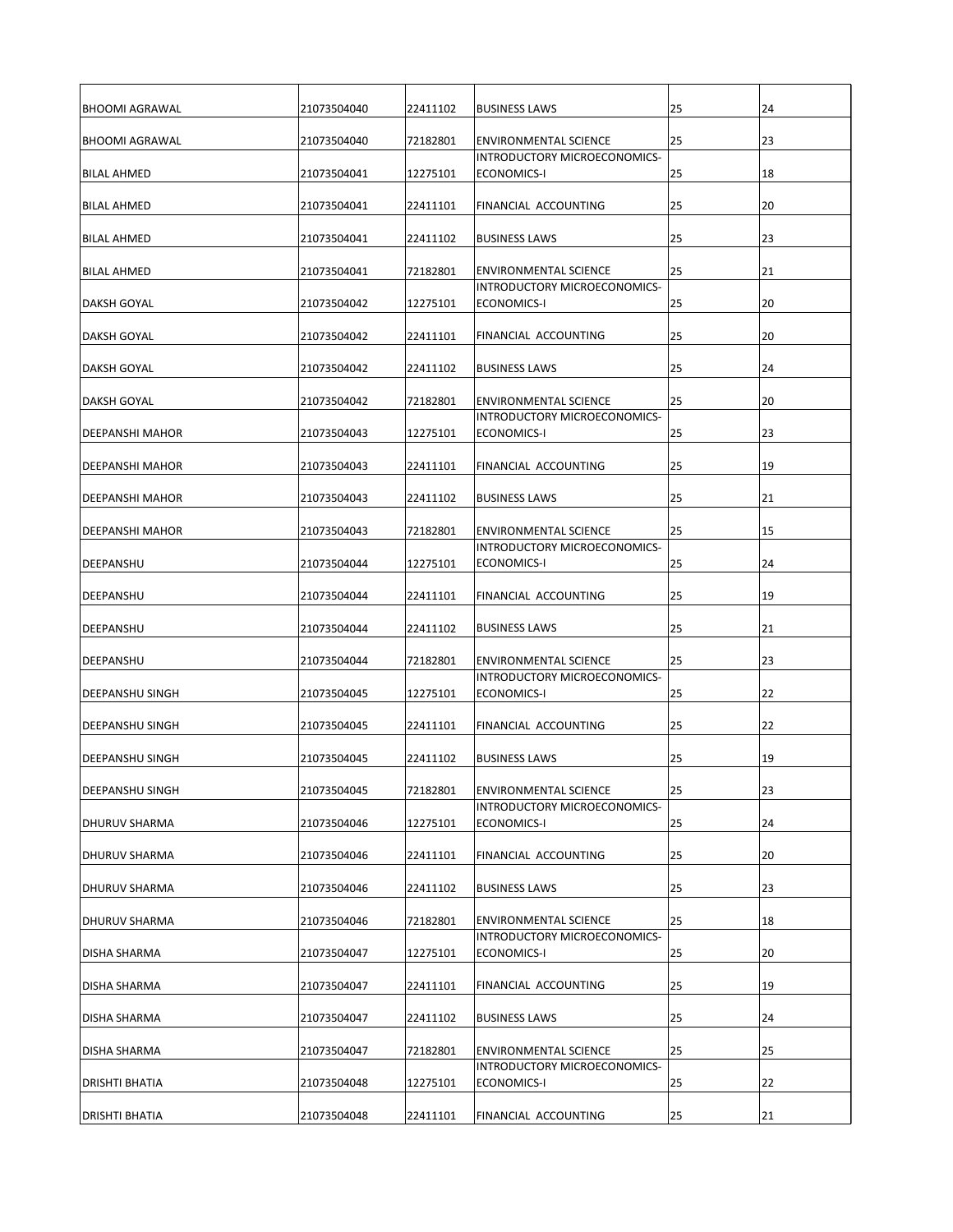| <b>IDRISHTI BHATIA</b>        | 21073504048 | 22411102 | <b>BUSINESS LAWS</b>                                                | 25 | 24 |
|-------------------------------|-------------|----------|---------------------------------------------------------------------|----|----|
| <b>IDRISHTI BHATIA</b>        | 21073504048 | 72182801 | <b>ENVIRONMENTAL SCIENCE</b>                                        | 25 | 22 |
| <b>EMAN KUMARI</b>            | 21073504049 | 12275101 | INTRODUCTORY MICROECONOMICS-<br>ECONOMICS-I                         | 25 | 22 |
| <b>EMAN KUMARI</b>            | 21073504049 | 22411101 | <b>FINANCIAL ACCOUNTING</b>                                         | 25 | 21 |
| <b>EMAN KUMARI</b>            | 21073504049 | 22411102 | <b>BUSINESS LAWS</b>                                                | 25 | 24 |
| <b>EMAN KUMARI</b>            | 21073504049 | 72182801 | <b>ENVIRONMENTAL SCIENCE</b>                                        | 25 | 19 |
|                               |             |          | <b>INTRODUCTORY MICROECONOMICS-</b>                                 |    |    |
| lGANGESH KUMAR YADAV          | 21073504050 | 12275101 | ECONOMICS-I                                                         | 25 | 18 |
| <b>IGANGESH KUMAR YADAV</b>   | 21073504050 | 22411101 | <b>FINANCIAL ACCOUNTING</b>                                         | 25 | 19 |
| IGANGESH KUMAR YADAV          | 21073504050 | 22411102 | <b>BUSINESS LAWS</b>                                                | 25 | 23 |
| <b>GANGESH KUMAR YADAV</b>    | 21073504050 | 72182801 | <b>ENVIRONMENTAL SCIENCE</b>                                        | 25 | 10 |
| <b>GARGESHA SREYA DIVVELA</b> | 21073504051 | 12275101 | INTRODUCTORY MICROECONOMICS-<br>ECONOMICS-I                         | 25 | 23 |
| <b>GARGESHA SREYA DIVVELA</b> | 21073504051 | 22411101 | FINANCIAL ACCOUNTING                                                | 25 | 20 |
| GARGESHA SREYA DIVVELA        | 21073504051 | 22411102 | <b>BUSINESS LAWS</b>                                                | 25 | 24 |
| <b>GARGESHA SREYA DIVVELA</b> | 21073504051 | 72182801 | <b>ENVIRONMENTAL SCIENCE</b><br>IINTRODUCTORY MICROECONOMICS-       | 25 | 25 |
| <b>IGARV WADHWA</b>           | 21073504052 | 12275101 | ECONOMICS-I                                                         | 25 | 22 |
| <b>I</b> GARV WADHWA          | 21073504052 | 22411101 | <b>FINANCIAL ACCOUNTING</b>                                         | 25 | 21 |
| <b>IGARV WADHWA</b>           | 21073504052 | 22411102 | <b>BUSINESS LAWS</b>                                                | 25 | 24 |
| <b>IGARV WADHWA</b>           | 21073504052 | 72182801 | <b>ENVIRONMENTAL SCIENCE</b><br><b>INTRODUCTORY MICROECONOMICS-</b> | 25 | 25 |
| <b>HARSH GOYAL</b>            | 21073504053 | 12275101 | <b>ECONOMICS-I</b>                                                  | 25 | 20 |
| <b>HARSH GOYAL</b>            | 21073504053 | 22411101 | FINANCIAL ACCOUNTING                                                | 25 | 21 |
| <b>HARSH GOYAL</b>            | 21073504053 | 22411102 | <b>BUSINESS LAWS</b>                                                | 25 | 23 |
| <b>HARSH GOYAL</b>            | 21073504053 | 72182801 | <b>ENVIRONMENTAL SCIENCE</b>                                        | 25 | 18 |
| <b>HARSH JAIN</b>             | 21073504054 | 12275101 | INTRODUCTORY MICROECONOMICS-<br>ECONOMICS-I                         | 25 | 24 |
| HARSH JAIN                    | 21073504054 | 22411101 | <b>FINANCIAL ACCOUNTING</b>                                         | 25 | 21 |
| <b>HARSH JAIN</b>             | 21073504054 | 22411102 | <b>BUSINESS LAWS</b>                                                | 25 | 22 |
| <b>HARSH JAIN</b>             | 21073504054 | 72182801 | <b>ENVIRONMENTAL SCIENCE</b>                                        | 25 | 20 |
| <b>HARSH KUMAR</b>            | 21073504055 | 12275101 | INTRODUCTORY MICROECONOMICS-<br>ECONOMICS-I                         | 25 | 23 |
| <b>HARSH KUMAR</b>            | 21073504055 | 22411101 | FINANCIAL ACCOUNTING                                                | 25 | 20 |
| <b>HARSH KUMAR</b>            | 21073504055 | 22411102 | <b>BUSINESS LAWS</b>                                                | 25 | 21 |
| <b>HARSH KUMAR</b>            | 21073504055 | 72182801 | <b>ENVIRONMENTAL SCIENCE</b>                                        | 25 | 16 |
| <b>HARSH SHARMA</b>           | 21073504056 | 12035902 | MEDIA AND COMMUNICATION<br><b>SKILLS</b>                            | 25 | 18 |
| <b>HARSH SHARMA</b>           | 21073504056 | 22411101 | <b>FINANCIAL ACCOUNTING</b>                                         | 25 | 20 |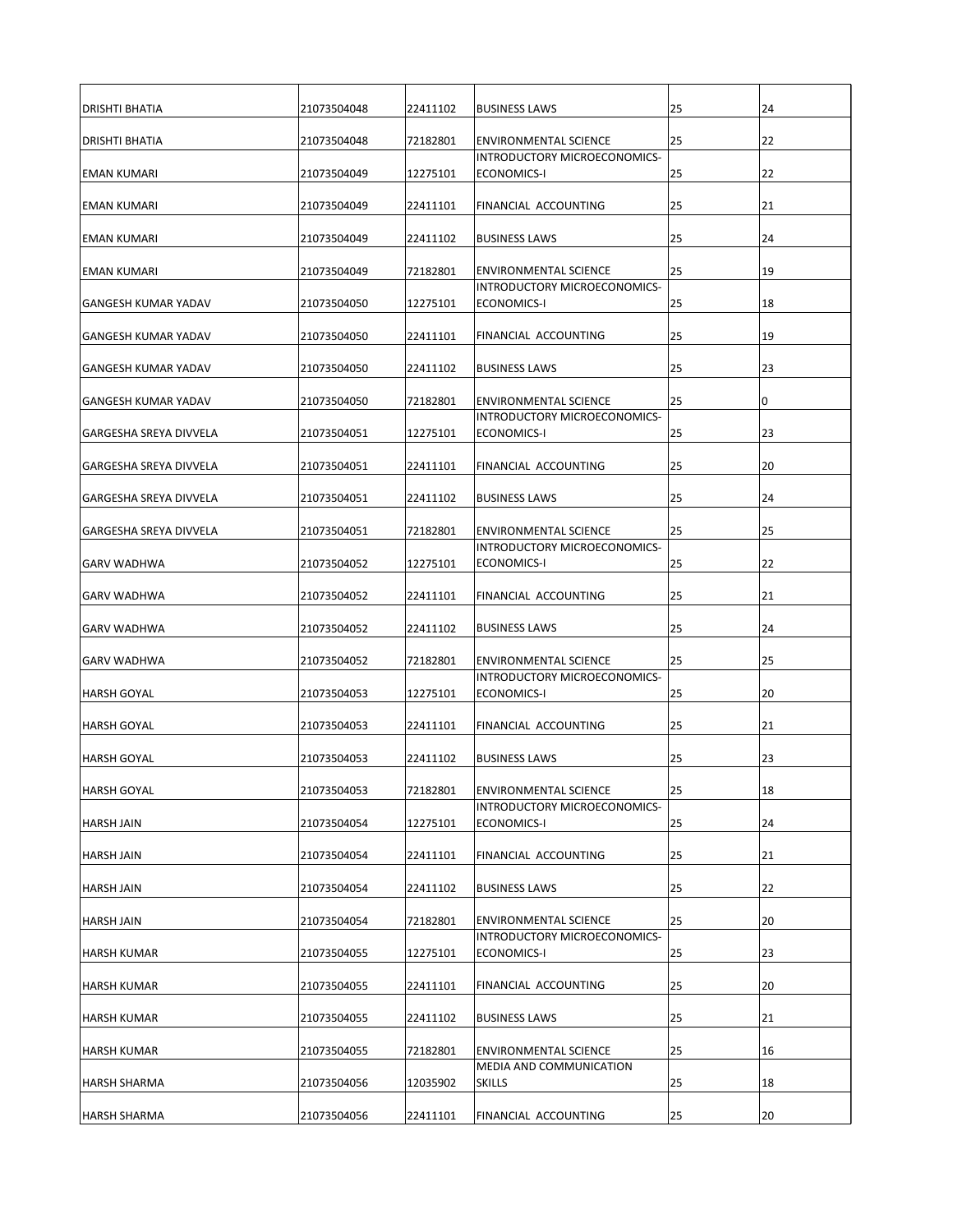| <b>HARSH SHARMA</b>   | 21073504056 | 22411102 | <b>BUSINESS LAWS</b>                                                | 25 | 24 |
|-----------------------|-------------|----------|---------------------------------------------------------------------|----|----|
| IHARSH SHARMA         | 21073504056 | 72182801 | <b>ENVIRONMENTAL SCIENCE</b>                                        | 25 | 23 |
| <b>HARSH TOMER</b>    | 21073504057 | 12275101 | INTRODUCTORY MICROECONOMICS-<br>ECONOMICS-I                         | 25 | 25 |
|                       |             |          |                                                                     |    |    |
| <b>HARSH TOMER</b>    | 21073504057 | 22411101 | <b>FINANCIAL ACCOUNTING</b>                                         | 25 | 20 |
| <b>HARSH TOMER</b>    | 21073504057 | 22411102 | <b>BUSINESS LAWS</b>                                                | 25 | 23 |
| <b>HARSH TOMER</b>    | 21073504057 | 72182801 | <b>ENVIRONMENTAL SCIENCE</b><br><b>INTRODUCTORY MICROECONOMICS-</b> | 25 | 18 |
| <b>HARSHIT</b>        | 21073504058 | 12275101 | ECONOMICS-I                                                         | 25 | 21 |
| <b>HARSHIT</b>        | 21073504058 | 22411101 | <b>FINANCIAL ACCOUNTING</b>                                         | 25 | 20 |
| <b>HARSHIT</b>        | 21073504058 | 22411102 | <b>BUSINESS LAWS</b>                                                | 25 | 19 |
| <b>HARSHIT</b>        | 21073504058 | 72182801 | <b>ENVIRONMENTAL SCIENCE</b>                                        | 25 | 18 |
| <b>HEMANT SHARMA</b>  | 21073504059 | 12035902 | MEDIA AND COMMUNICATION<br><b>SKILLS</b>                            | 25 | 10 |
| <b>HEMANT SHARMA</b>  | 21073504059 | 22411101 | FINANCIAL ACCOUNTING                                                | 25 | 22 |
| <b>HEMANT SHARMA</b>  | 21073504059 | 22411102 | <b>BUSINESS LAWS</b>                                                | 25 | 18 |
| <b>HEMANT SHARMA</b>  | 21073504059 | 72182801 | <b>ENVIRONMENTAL SCIENCE</b>                                        | 25 | 0  |
|                       |             |          | INTRODUCTORY MICROECONOMICS-                                        |    |    |
| HIMANSHU MEHTA        | 21073504060 | 12275101 | ECONOMICS-I                                                         | 25 | 23 |
| <b>HIMANSHU MEHTA</b> | 21073504060 | 22411101 | <b>FINANCIAL ACCOUNTING</b>                                         | 25 | 19 |
| HIMANSHU MEHTA        | 21073504060 | 22411102 | <b>BUSINESS LAWS</b>                                                | 25 | 24 |
| <b>HIMANSHU MEHTA</b> | 21073504060 | 72182801 | <b>ENVIRONMENTAL SCIENCE</b><br>INTRODUCTORY MICROECONOMICS-        | 25 | 19 |
| <b>ISHA JAIN</b>      | 21073504061 | 12275101 | <b>ECONOMICS-I</b>                                                  | 25 | 23 |
| <b>ISHA JAIN</b>      | 21073504061 | 22411101 | FINANCIAL ACCOUNTING                                                | 25 | 22 |
| <b>ISHA JAIN</b>      | 21073504061 | 22411102 | <b>BUSINESS LAWS</b>                                                | 25 | 24 |
| <b>ISHA JAIN</b>      | 21073504061 | 72182801 | <b>ENVIRONMENTAL SCIENCE</b>                                        | 25 | 25 |
| <b>JANVI GHAI</b>     | 21073504062 | 12275101 | INTRODUCTORY MICROECONOMICS-<br>ECONOMICS-I                         | 25 | 22 |
| <b>JANVI GHAI</b>     | 21073504062 | 22411101 | <b>FINANCIAL ACCOUNTING</b>                                         | 25 | 20 |
| <b>JANVI GHAI</b>     | 21073504062 | 22411102 | <b>BUSINESS LAWS</b>                                                | 25 | 24 |
| <b>JANVI GHAI</b>     | 21073504062 | 72182801 | <b>ENVIRONMENTAL SCIENCE</b>                                        | 25 | 23 |
| <b>JATIN LOHIA</b>    | 21073504063 | 12275101 | INTRODUCTORY MICROECONOMICS-<br>ECONOMICS-I                         | 25 | 17 |
| <b>JATIN LOHIA</b>    | 21073504063 | 22411101 | FINANCIAL ACCOUNTING                                                | 25 | 23 |
| <b>JATIN LOHIA</b>    | 21073504063 | 22411102 | <b>BUSINESS LAWS</b>                                                | 25 | 18 |
| <b>JATIN LOHIA</b>    | 21073504063 | 72182801 | <b>ENVIRONMENTAL SCIENCE</b>                                        | 25 | 20 |
| <b>JIGYASA MITTAL</b> | 21073504064 | 12275101 | <b>INTRODUCTORY MICROECONOMICS-</b><br>ECONOMICS-I                  | 25 | 23 |
| <b>JIGYASA MITTAL</b> | 21073504064 | 22411101 | <b>FINANCIAL ACCOUNTING</b>                                         | 25 | 19 |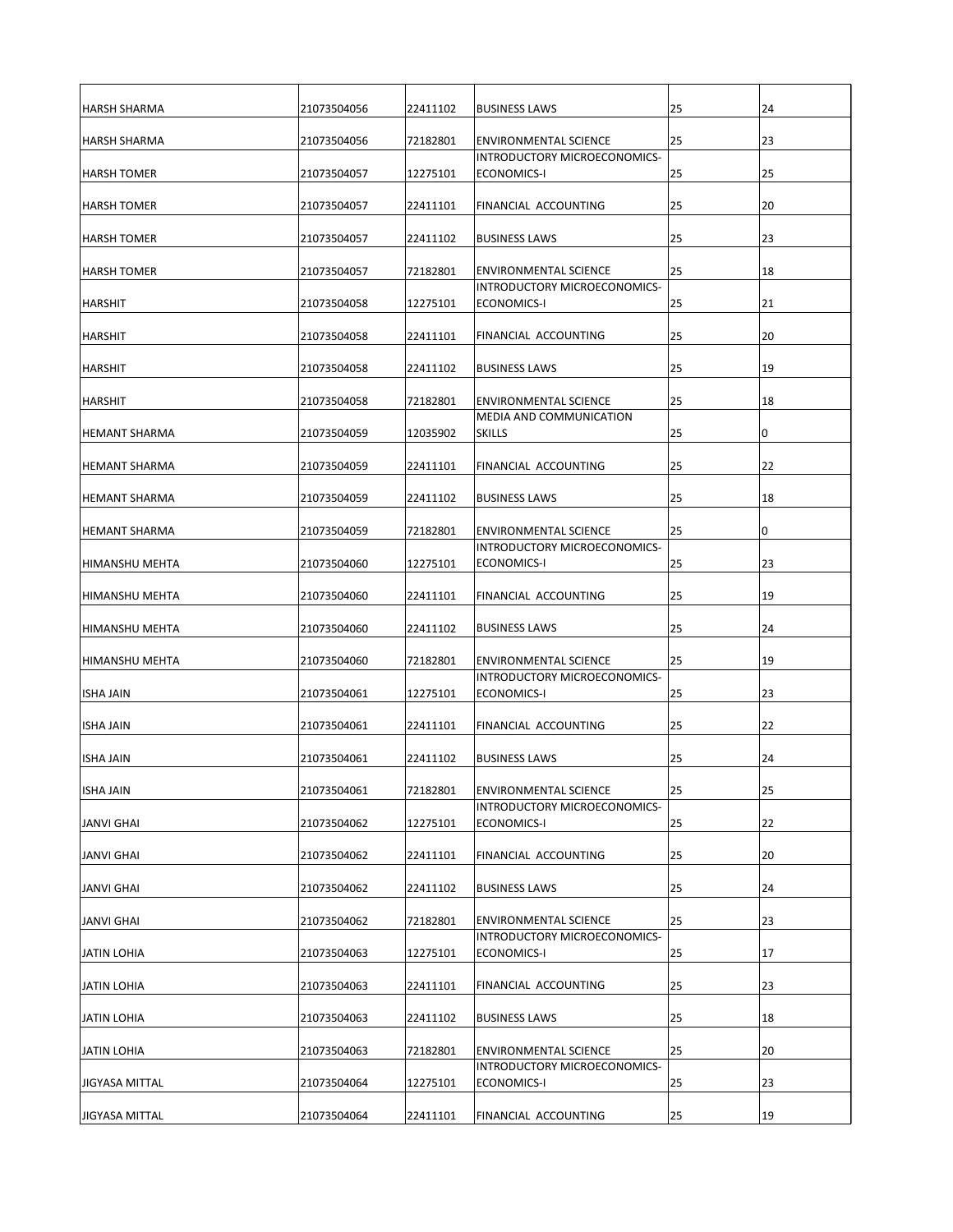| <b>JIGYASA MITTAL</b>   | 21073504064 | 22411102 | <b>BUSINESS LAWS</b>                                                | 25 | 21 |
|-------------------------|-------------|----------|---------------------------------------------------------------------|----|----|
| JIGYASA MITTAL          | 21073504064 | 72182801 | <b>ENVIRONMENTAL SCIENCE</b>                                        | 25 | 18 |
| JIYA SHARMA             | 21073504065 | 12275101 | INTRODUCTORY MICROECONOMICS-<br>ECONOMICS-I                         | 25 | 23 |
| JIYA SHARMA             | 21073504065 | 22411101 | <b>FINANCIAL ACCOUNTING</b>                                         | 25 | 21 |
|                         |             |          |                                                                     |    |    |
| <b>JIYA SHARMA</b>      | 21073504065 | 22411102 | <b>BUSINESS LAWS</b>                                                | 25 | 23 |
| JIYA SHARMA             | 21073504065 | 72182801 | <b>ENVIRONMENTAL SCIENCE</b><br><b>INTRODUCTORY MICROECONOMICS-</b> | 25 | 10 |
| KASHIKA JAIN            | 21073504066 | 12275101 | ECONOMICS-I                                                         | 25 | 23 |
| KASHIKA JAIN            | 21073504066 | 22411101 | <b>FINANCIAL ACCOUNTING</b>                                         | 25 | 20 |
| KASHIKA JAIN            | 21073504066 | 22411102 | <b>BUSINESS LAWS</b>                                                | 25 | 21 |
| <b>KASHIKA JAIN</b>     | 21073504066 | 72182801 | <b>ENVIRONMENTAL SCIENCE</b><br>INTRODUCTORY MICROECONOMICS-        | 25 | 18 |
| <b>KASHISH AGGARWAL</b> | 21073504067 | 12275101 | ECONOMICS-I                                                         | 25 | 24 |
| <b>KASHISH AGGARWAL</b> | 21073504067 | 22411101 | FINANCIAL ACCOUNTING                                                | 25 | 25 |
| <b>KASHISH AGGARWAL</b> | 21073504067 | 22411102 | <b>BUSINESS LAWS</b>                                                | 25 | 24 |
| KASHISH AGGARWAL        | 21073504067 | 72182801 | <b>ENVIRONMENTAL SCIENCE</b><br>IINTRODUCTORY MICROECONOMICS-       | 25 | 21 |
| <b>KHUSHI GAUR</b>      | 21073504068 | 12275101 | ECONOMICS-I                                                         | 25 | 21 |
| KHUSHI GAUR             | 21073504068 | 22411101 | <b>FINANCIAL ACCOUNTING</b>                                         | 25 | 25 |
| <b>KHUSHI GAUR</b>      | 21073504068 | 22411102 | <b>BUSINESS LAWS</b>                                                | 25 | 21 |
| <b>KHUSHI GAUR</b>      | 21073504068 | 72182801 | <b>ENVIRONMENTAL SCIENCE</b><br>INTRODUCTORY MICROECONOMICS-        | 25 | 20 |
| <b>KHUSHI KANDOI</b>    | 21073504069 | 12275101 | ECONOMICS-I                                                         | 25 | 23 |
| IKHUSHI KANDOI          | 21073504069 | 22411101 | FINANCIAL ACCOUNTING                                                | 25 | 23 |
| KHUSHI KANDOI           | 21073504069 | 22411102 | <b>BUSINESS LAWS</b>                                                | 25 | 23 |
| <b>I</b> KHUSHI KANDOI  | 21073504069 | 72182801 | <b>ENVIRONMENTAL SCIENCE</b>                                        | 25 | 25 |
| KHUSHI SHARMA           | 21073504070 | 12035902 | MEDIA AND COMMUNICATION<br><b>SKILLS</b>                            | 25 | 22 |
| <b>KHUSHI SHARMA</b>    | 21073504070 | 22411101 | FINANCIAL ACCOUNTING                                                | 25 | 23 |
| <b>KHUSHI SHARMA</b>    | 21073504070 | 22411102 | <b>BUSINESS LAWS</b>                                                | 25 | 22 |
| KHUSHI SHARMA           | 21073504070 | 72182801 | <b>ENVIRONMENTAL SCIENCE</b>                                        | 25 | 21 |
| <b>I</b> KULDEEP SINGH  | 21073504071 | 12275101 | INTRODUCTORY MICROECONOMICS-<br>ECONOMICS-I                         | 25 | 15 |
| <b>KULDEEP SINGH</b>    | 21073504071 | 22411101 | FINANCIAL ACCOUNTING                                                | 25 | 22 |
| <b>KULDEEP SINGH</b>    | 21073504071 | 22411102 | <b>BUSINESS LAWS</b>                                                | 25 | 22 |
| <b>I</b> KULDEEP SINGH  | 21073504071 | 72182801 | <b>ENVIRONMENTAL SCIENCE</b><br>INTRODUCTORY MICROECONOMICS-        | 25 | 17 |
| KUNAL GOEL              | 21073504072 | 12275101 | ECONOMICS-I                                                         | 25 | 23 |
| KUNAL GOEL              | 21073504072 | 22411101 | <b>FINANCIAL ACCOUNTING</b>                                         | 25 | 22 |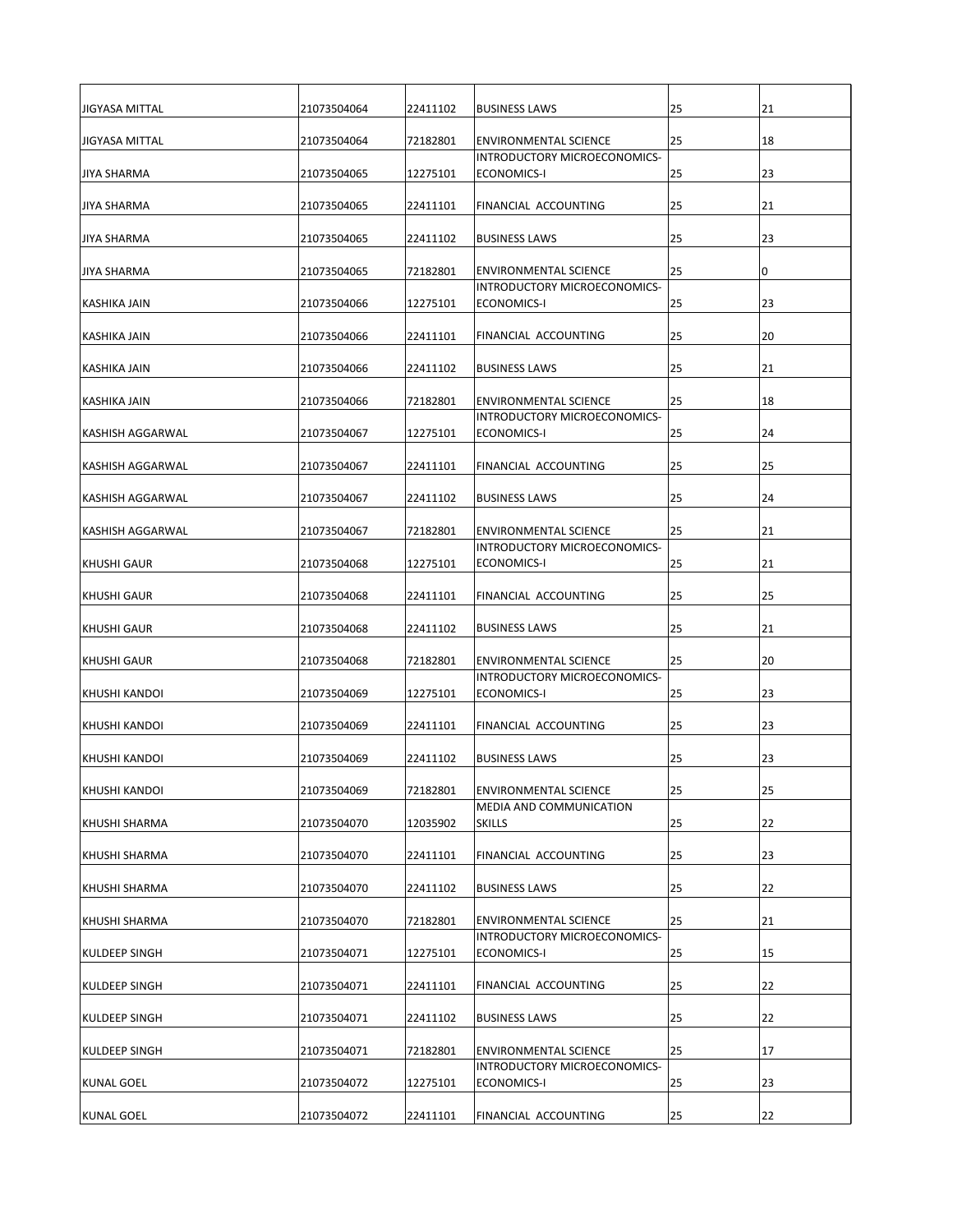| <b>KUNAL GOEL</b>             | 21073504072 | 22411102 | <b>BUSINESS LAWS</b>                                                | 25 | 24 |
|-------------------------------|-------------|----------|---------------------------------------------------------------------|----|----|
| <b>KUNAL GOEL</b>             | 21073504072 | 72182801 | <b>ENVIRONMENTAL SCIENCE</b>                                        | 25 | 22 |
| <b>LAKSHAY</b>                | 21073504073 | 22411101 | <b>FINANCIAL ACCOUNTING</b>                                         | 25 | 21 |
| <b>LAKSHAY</b>                | 21073504073 | 22411102 | <b>BUSINESS LAWS</b>                                                | 25 | 24 |
| <b>LAKSHAY</b>                | 21073504073 | 32355101 | <b>CALCULUS</b>                                                     | 25 | 22 |
| <b>LAKSHAY</b>                | 21073504073 | 72182801 | <b>ENVIRONMENTAL SCIENCE</b><br><b>INTRODUCTORY MICROECONOMICS-</b> | 25 | 20 |
| LAKSHAY YADAV                 | 21073504074 | 12275101 | ECONOMICS-I                                                         | 25 | 20 |
| <b>LAKSHAY YADAV</b>          | 21073504074 | 22411101 | FINANCIAL ACCOUNTING                                                | 25 | 24 |
| <b>LAKSHAY YADAV</b>          | 21073504074 | 22411102 | <b>BUSINESS LAWS</b>                                                | 25 | 21 |
| <b>LAKSHAY YADAV</b>          | 21073504074 | 72182801 | <b>ENVIRONMENTAL SCIENCE</b><br>INTRODUCTORY MICROECONOMICS-        | 25 | 17 |
| <b>LAVENEET SINGH</b>         | 21073504075 | 12275101 | ECONOMICS-I                                                         | 25 | 22 |
| <b>LAVENEET SINGH</b>         | 21073504075 | 22411101 | FINANCIAL ACCOUNTING                                                | 25 | 20 |
| <b>LAVENEET SINGH</b>         | 21073504075 | 22411102 | <b>BUSINESS LAWS</b>                                                | 25 | 24 |
| <b>LAVENEET SINGH</b>         | 21073504075 | 72182801 | <b>ENVIRONMENTAL SCIENCE</b><br>IINTRODUCTORY MICROECONOMICS-       | 25 | 20 |
| MADHAV GARG                   | 21073504076 | 12275101 | ECONOMICS-I                                                         | 25 | 21 |
| <b>MADHAV GARG</b>            | 21073504076 | 22411101 | FINANCIAL ACCOUNTING                                                | 25 | 25 |
| MADHAV GARG                   | 21073504076 | 22411102 | <b>BUSINESS LAWS</b>                                                | 25 | 24 |
| MADHAV GARG                   | 21073504076 | 72182801 | <b>ENVIRONMENTAL SCIENCE</b><br>INTRODUCTORY MICROECONOMICS-        | 25 | 21 |
| IMALVIKA PATEL                | 21073504077 | 12275101 | <b>ECONOMICS-I</b>                                                  | 25 | 21 |
| IMALVIKA PATEL                | 21073504077 | 22411101 | FINANCIAL ACCOUNTING                                                | 25 | 19 |
| <b>MALVIKA PATEL</b>          | 21073504077 | 22411102 | <b>BUSINESS LAWS</b>                                                | 25 | 24 |
| <b>MALVIKA PATEL</b>          | 21073504077 | 72182801 | <b>ENVIRONMENTAL SCIENCE</b>                                        | 25 | 10 |
| MANAV CHAUDHARY               | 21073504078 | 12275101 | INTRODUCTORY MICROECONOMICS-<br>ECONOMICS-I                         | 25 | 19 |
| MANAV CHAUDHARY               | 21073504078 | 22411101 | FINANCIAL ACCOUNTING                                                | 25 | 20 |
| <b>MANAV CHAUDHARY</b>        | 21073504078 | 22411102 | <b>BUSINESS LAWS</b>                                                | 25 | 20 |
| <b>MANAV CHAUDHARY</b>        | 21073504078 | 72182801 | <b>ENVIRONMENTAL SCIENCE</b><br>INTRODUCTORY MICROECONOMICS-        | 25 | 18 |
| MANISH KUMAR SHISHODIA        | 21073504079 | 12275101 | ECONOMICS-I                                                         | 25 | 22 |
| <b>MANISH KUMAR SHISHODIA</b> | 21073504079 | 22411101 | FINANCIAL ACCOUNTING                                                | 25 | 20 |
| İMANISH KUMAR SHISHODIA       | 21073504079 | 22411102 | <b>BUSINESS LAWS</b>                                                | 25 | 24 |
| İMANISH KUMAR SHISHODIA       | 21073504079 | 72182801 | <b>ENVIRONMENTAL SCIENCE</b><br>INTRODUCTORY MICROECONOMICS-        | 25 | 10 |
| MANISH PAWAR                  | 21073504080 | 12275101 | ECONOMICS-I                                                         | 25 | 20 |
| MANISH PAWAR                  | 21073504080 | 22411101 | <b>FINANCIAL ACCOUNTING</b>                                         | 25 | 21 |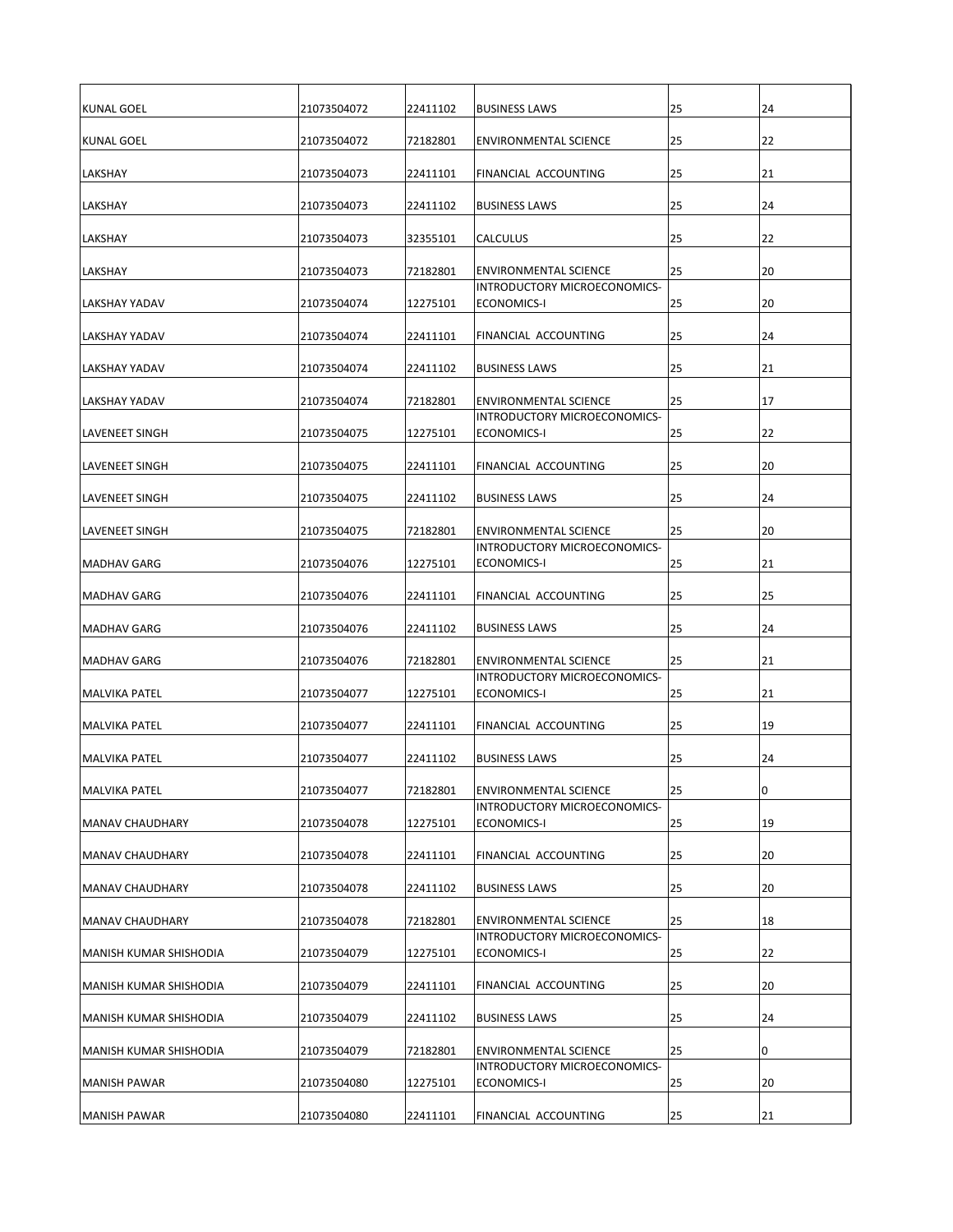| <b>MANISH PAWAR</b>        | 21073504080 | 22411102 | <b>BUSINESS LAWS</b>                                                | 25 | 21 |
|----------------------------|-------------|----------|---------------------------------------------------------------------|----|----|
| IMANISH PAWAR              | 21073504080 | 72182801 | <b>ENVIRONMENTAL SCIENCE</b>                                        | 25 | 17 |
| <b>MANISHA BANSAL</b>      | 21073504081 | 12275101 | INTRODUCTORY MICROECONOMICS-<br>ECONOMICS-I                         | 25 | 23 |
|                            |             |          |                                                                     |    |    |
| MANISHA BANSAL             | 21073504081 | 22411101 | <b>FINANCIAL ACCOUNTING</b>                                         | 25 | 23 |
| MANISHA BANSAL             | 21073504081 | 22411102 | <b>BUSINESS LAWS</b>                                                | 25 | 22 |
| <b>MANISHA BANSAL</b>      | 21073504081 | 72182801 | <b>ENVIRONMENTAL SCIENCE</b><br><b>INTRODUCTORY MICROECONOMICS-</b> | 25 | 25 |
| lMANSI PUKHRAJ CHAUHAN     | 21073504082 | 12275101 | ECONOMICS-I                                                         | 25 | 20 |
| MANSI PUKHRAJ CHAUHAN      | 21073504082 | 22411101 | <b>FINANCIAL ACCOUNTING</b>                                         | 25 | 21 |
| MANSI PUKHRAJ CHAUHAN      | 21073504082 | 22411102 | <b>BUSINESS LAWS</b>                                                | 25 | 24 |
| MANSI PUKHRAJ CHAUHAN      | 21073504082 | 72182801 | <b>ENVIRONMENTAL SCIENCE</b><br>INTRODUCTORY MICROECONOMICS-        | 25 | 25 |
| <b>MAYANK SINGHAL</b>      | 21073504083 | 12275101 | ECONOMICS-I                                                         | 25 | 25 |
| <b>MAYANK SINGHAL</b>      | 21073504083 | 22411101 | FINANCIAL ACCOUNTING                                                | 25 | 21 |
| <b>MAYANK SINGHAL</b>      | 21073504083 | 22411102 | <b>BUSINESS LAWS</b>                                                | 25 | 24 |
| <b>MAYANK SINGHAL</b>      | 21073504083 | 72182801 | <b>ENVIRONMENTAL SCIENCE</b><br>IINTRODUCTORY MICROECONOMICS-       | 25 | 18 |
| <b>IMD ASHRAF</b>          | 21073504084 | 12275101 | ECONOMICS-I                                                         | 25 | 18 |
| <b>MD ASHRAF</b>           | 21073504084 | 22411101 | FINANCIAL ACCOUNTING                                                | 25 | 21 |
| <b>IMD ASHRAF</b>          | 21073504084 | 22411102 | <b>BUSINESS LAWS</b>                                                | 25 | 20 |
| <b>IMD ASHRAF</b>          | 21073504084 | 72182801 | <b>ENVIRONMENTAL SCIENCE</b><br><b>INTRODUCTORY MICROECONOMICS-</b> | 25 | 10 |
| <b>MOHIT KUMAR</b>         | 21073504085 | 12275101 | <b>ECONOMICS-I</b>                                                  | 25 | 24 |
| <b>MOHIT KUMAR</b>         | 21073504085 | 22411101 | FINANCIAL ACCOUNTING                                                | 25 | 20 |
| <b>MOHIT KUMAR</b>         | 21073504085 | 22411102 | <b>BUSINESS LAWS</b>                                                | 25 | 23 |
| <b>MOHIT KUMAR</b>         | 21073504085 | 72182801 | <b>ENVIRONMENTAL SCIENCE</b>                                        | 25 | 23 |
| MUHAMMED RISHAN P V        | 21073504086 | 12275101 | INTRODUCTORY MICROECONOMICS-<br>ECONOMICS-I                         | 25 | 16 |
| <b>MUHAMMED RISHAN P V</b> | 21073504086 | 22411101 | FINANCIAL ACCOUNTING                                                | 25 | 20 |
| MUHAMMED RISHAN P V        | 21073504086 | 22411102 | <b>BUSINESS LAWS</b>                                                | 25 | 10 |
| MUHAMMED RISHAN P V        | 21073504086 | 72182801 | <b>ENVIRONMENTAL SCIENCE</b>                                        | 25 | 15 |
| <b>IMUKUL JAISWAL</b>      | 21073504087 | 12275101 | INTRODUCTORY MICROECONOMICS-<br>ECONOMICS-I                         | 25 | 23 |
| MUKUL JAISWAL              | 21073504087 | 22411101 | FINANCIAL ACCOUNTING                                                | 25 | 20 |
| <b>IMUKUL JAISWAL</b>      | 21073504087 | 22411102 | <b>BUSINESS LAWS</b>                                                | 25 | 20 |
| MUKUL JAISWAL              | 21073504087 | 72182801 | <b>ENVIRONMENTAL SCIENCE</b><br>INTRODUCTORY MICROECONOMICS-        | 25 | 25 |
| <b>NAINCY GAUTAM</b>       | 21073504088 | 12275101 | <b>ECONOMICS-I</b>                                                  | 25 | 23 |
| NAINCY GAUTAM              | 21073504088 | 22411101 | <b>FINANCIAL ACCOUNTING</b>                                         | 25 | 20 |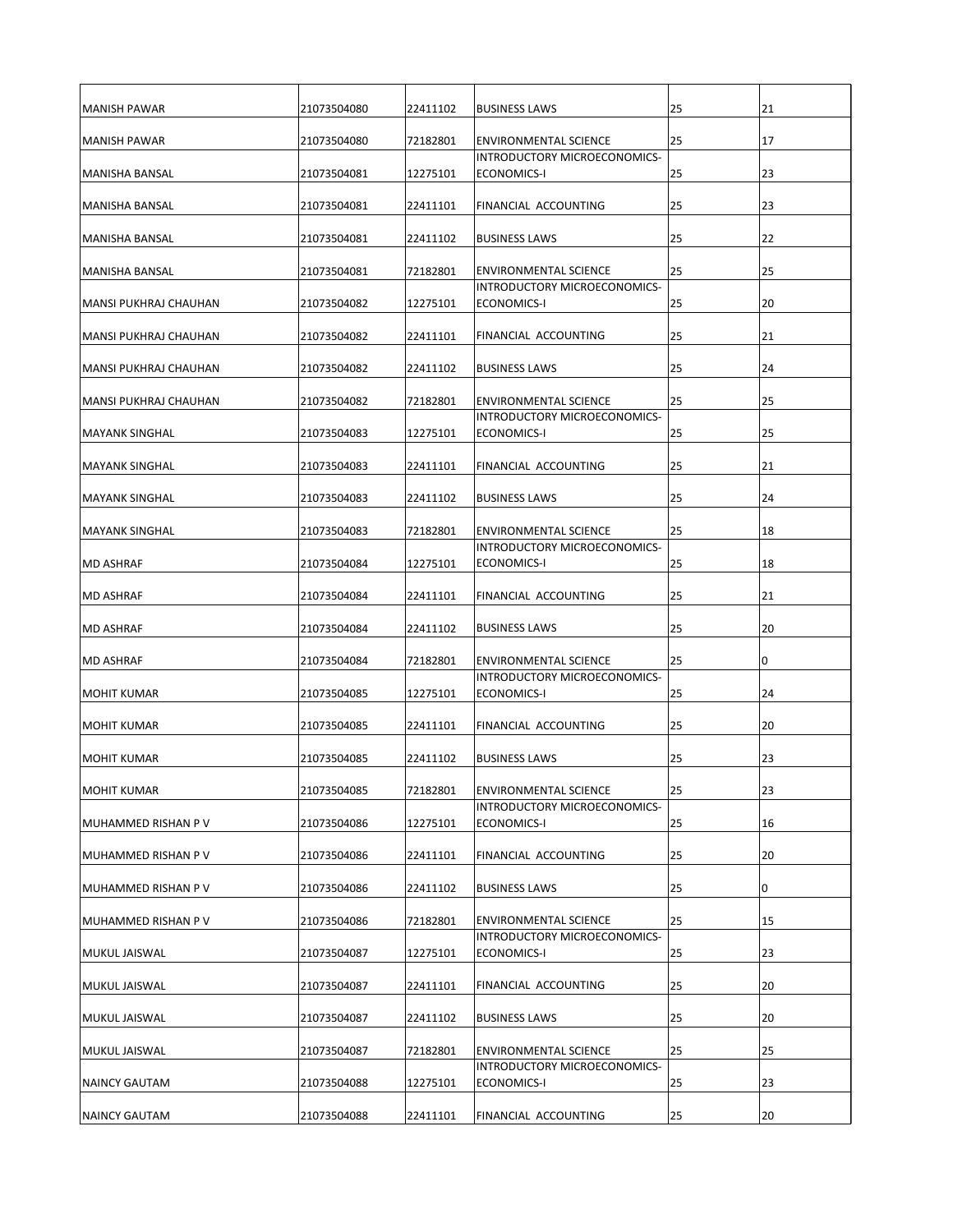| INAINCY GAUTAM        | 21073504088 | 22411102 | <b>BUSINESS LAWS</b>                                                | 25 | 20 |
|-----------------------|-------------|----------|---------------------------------------------------------------------|----|----|
| INAINCY GAUTAM        | 21073504088 | 72182801 | <b>ENVIRONMENTAL SCIENCE</b>                                        | 25 | 18 |
| NAMANA BHAGAT         | 21073504089 | 12275101 | INTRODUCTORY MICROECONOMICS-<br>ECONOMICS-I                         | 25 | 20 |
|                       |             |          |                                                                     |    |    |
| NAMANA BHAGAT         | 21073504089 | 22411101 | <b>FINANCIAL ACCOUNTING</b>                                         | 25 | 24 |
| INAMANA BHAGAT        | 21073504089 | 22411102 | <b>BUSINESS LAWS</b>                                                | 25 | 22 |
| <b>NAMANA BHAGAT</b>  | 21073504089 | 72182801 | <b>ENVIRONMENTAL SCIENCE</b><br><b>INTRODUCTORY MICROECONOMICS-</b> | 25 | 16 |
| <b>INESTOR MATHEW</b> | 21073504090 | 12275101 | ECONOMICS-I                                                         | 25 | 18 |
| <b>INESTOR MATHEW</b> | 21073504090 | 22411101 | <b>FINANCIAL ACCOUNTING</b>                                         | 25 | 21 |
| <b>INESTOR MATHEW</b> | 21073504090 | 22411102 | <b>BUSINESS LAWS</b>                                                | 25 | 21 |
| <b>NESTOR MATHEW</b>  | 21073504090 | 72182801 | <b>ENVIRONMENTAL SCIENCE</b>                                        | 25 | 21 |
|                       |             |          | INTRODUCTORY MICROECONOMICS-                                        |    |    |
| <b>NIKHIL SUD</b>     | 21073504091 | 12275101 | ECONOMICS-I                                                         | 25 | 18 |
| <b>NIKHIL SUD</b>     | 21073504091 | 22411101 | FINANCIAL ACCOUNTING                                                | 25 | 21 |
| <b>NIKHIL SUD</b>     | 21073504091 | 22411102 | <b>BUSINESS LAWS</b>                                                | 25 | 23 |
| <b>NIKHIL SUD</b>     | 21073504091 | 72182801 | <b>ENVIRONMENTAL SCIENCE</b>                                        | 25 | 21 |
| <b>NITISH KUMAR</b>   | 21073504092 | 12275101 | IINTRODUCTORY MICROECONOMICS-<br>ECONOMICS-I                        | 25 | 24 |
| <b>NITISH KUMAR</b>   | 21073504092 | 22411101 | <b>FINANCIAL ACCOUNTING</b>                                         | 25 | 21 |
| <b>NITISH KUMAR</b>   | 21073504092 | 22411102 | <b>BUSINESS LAWS</b>                                                | 25 | 24 |
| INITISH KUMAR         | 21073504092 | 72182801 | <b>ENVIRONMENTAL SCIENCE</b>                                        | 25 | 17 |
| NITISH KUMAR YADAV    | 21073504093 | 12275101 | INTRODUCTORY MICROECONOMICS-<br><b>ECONOMICS-I</b>                  | 25 | 23 |
| INITISH KUMAR YADAV   | 21073504093 | 22411101 | FINANCIAL ACCOUNTING                                                | 25 | 23 |
| NITISH KUMAR YADAV    | 21073504093 | 22411102 | <b>BUSINESS LAWS</b>                                                | 25 | 21 |
| INITISH KUMAR YADAV   | 21073504093 | 72182801 | <b>ENVIRONMENTAL SCIENCE</b>                                        | 25 | 25 |
| <b>PAKHI GOEL</b>     | 21073504094 | 12275101 | INTRODUCTORY MICROECONOMICS-<br>ECONOMICS-I                         | 25 | 22 |
| <b>PAKHI GOEL</b>     | 21073504094 | 22411101 | FINANCIAL ACCOUNTING                                                | 25 | 21 |
| <b>PAKHI GOEL</b>     | 21073504094 | 22411102 | <b>BUSINESS LAWS</b>                                                | 25 | 24 |
| <b>PAKHI GOEL</b>     | 21073504094 | 72182801 | <b>ENVIRONMENTAL SCIENCE</b>                                        | 25 | 25 |
| PALLAVI               | 21073504095 | 12275101 | INTRODUCTORY MICROECONOMICS-<br>ECONOMICS-I                         | 25 | 22 |
| PALLAVI               | 21073504095 | 22411101 | FINANCIAL ACCOUNTING                                                | 25 | 21 |
| PALLAVI               | 21073504095 | 22411102 | <b>BUSINESS LAWS</b>                                                | 25 | 24 |
| PALLAVI               | 21073504095 | 72182801 | <b>ENVIRONMENTAL SCIENCE</b>                                        | 25 | 25 |
| PARI                  | 21073504096 | 12275101 | INTRODUCTORY MICROECONOMICS-<br>ECONOMICS-I                         | 25 | 23 |
| PARI                  | 21073504096 | 22411101 | <b>FINANCIAL ACCOUNTING</b>                                         | 25 | 19 |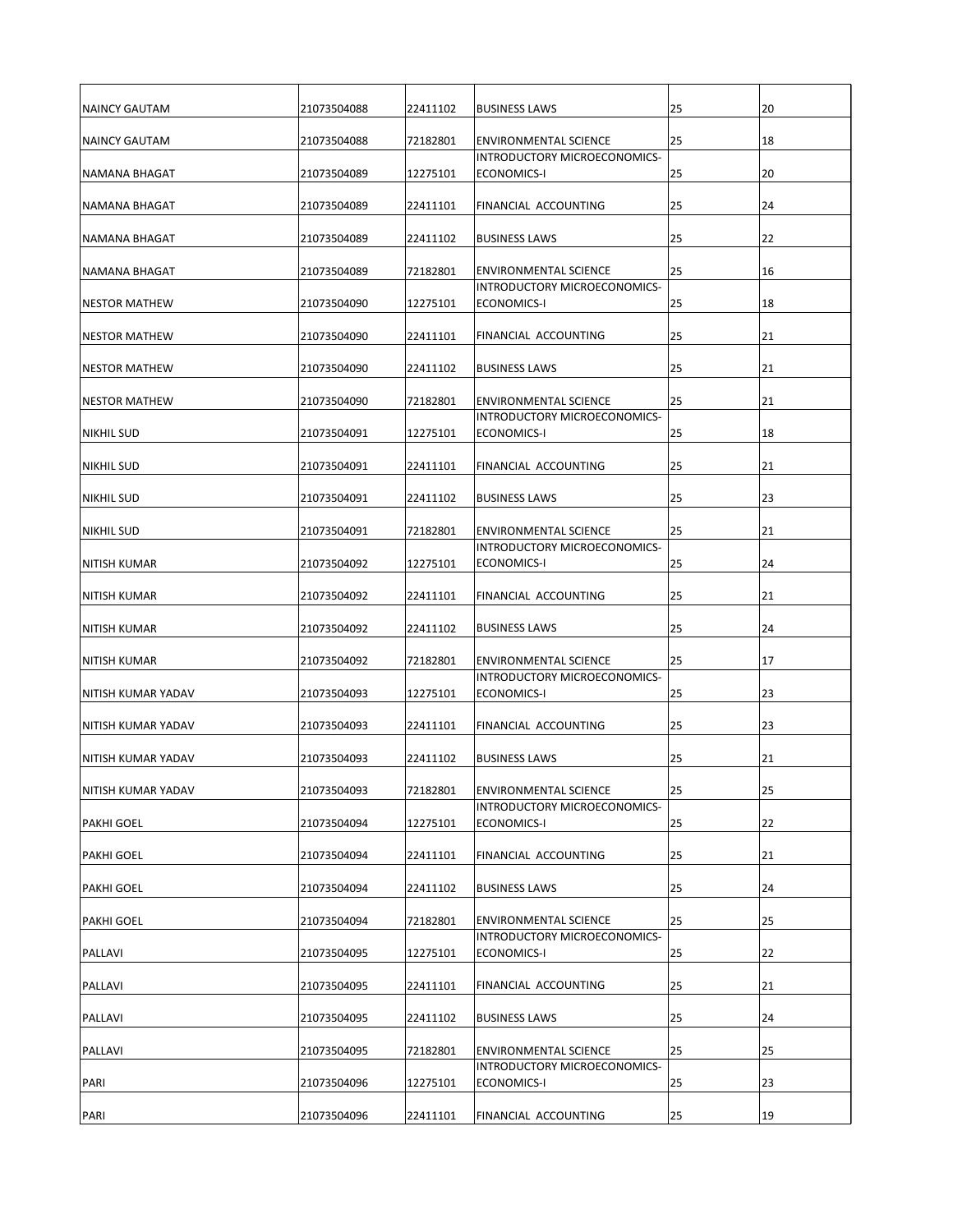| PARI                   | 21073504096 | 22411102 | <b>BUSINESS LAWS</b>                                                | 25 | 21 |
|------------------------|-------------|----------|---------------------------------------------------------------------|----|----|
| PARI                   | 21073504096 | 72182801 | <b>ENVIRONMENTAL SCIENCE</b>                                        | 25 | 15 |
| <b>PIYUSH PAHUJA</b>   | 21073504097 | 12275101 | INTRODUCTORY MICROECONOMICS-<br>ECONOMICS-I                         | 25 |    |
|                        |             |          |                                                                     |    | 10 |
| <b>PIYUSH PAHUJA</b>   | 21073504097 | 22411101 | <b>FINANCIAL ACCOUNTING</b>                                         | 25 | 21 |
| <b>PIYUSH PAHUJA</b>   | 21073504097 | 22411102 | <b>BUSINESS LAWS</b>                                                | 25 | 24 |
| <b>PIYUSH PAHUJA</b>   | 21073504097 | 72182801 | <b>ENVIRONMENTAL SCIENCE</b><br><b>INTRODUCTORY MICROECONOMICS-</b> | 25 | 20 |
| <b>POOJA RANA</b>      | 21073504098 | 12275101 | ECONOMICS-I                                                         | 25 | 25 |
| <b>POOJA RANA</b>      | 21073504098 | 22411101 | FINANCIAL ACCOUNTING                                                | 25 | 21 |
| <b>POOJA RANA</b>      | 21073504098 | 22411102 | <b>BUSINESS LAWS</b>                                                | 25 | 24 |
| <b>POOJA RANA</b>      | 21073504098 | 72182801 | <b>ENVIRONMENTAL SCIENCE</b>                                        | 25 | 10 |
|                        |             |          | INTRODUCTORY MICROECONOMICS-                                        |    |    |
| <b>POORVI SINGHAL</b>  | 21073504099 | 12275101 | ECONOMICS-I                                                         | 25 | 23 |
| <b>POORVI SINGHAL</b>  | 21073504099 | 22411101 | FINANCIAL ACCOUNTING                                                | 25 | 20 |
| <b>POORVI SINGHAL</b>  | 21073504099 | 22411102 | <b>BUSINESS LAWS</b>                                                | 25 | 24 |
| <b>POORVI SINGHAL</b>  | 21073504099 | 72182801 | <b>ENVIRONMENTAL SCIENCE</b><br>INTRODUCTORY MICROECONOMICS-        | 25 | 17 |
| PRABHU AGGARWAL        | 21073504100 | 12275101 | ECONOMICS-I                                                         | 25 | 19 |
| <b>PRABHU AGGARWAL</b> | 21073504100 | 22411101 | <b>FINANCIAL ACCOUNTING</b>                                         | 25 | 21 |
| <b>PRABHU AGGARWAL</b> | 21073504100 | 22411102 | <b>BUSINESS LAWS</b>                                                | 25 | 21 |
| IPRABHU AGGARWAL       | 21073504100 | 72182801 | <b>ENVIRONMENTAL SCIENCE</b>                                        | 25 | 21 |
| <b>PRATEEK JAIN</b>    | 21073504101 | 12275101 | INTRODUCTORY MICROECONOMICS-<br>ECONOMICS-I                         | 25 | 16 |
| PRATEEK JAIN           | 21073504101 | 22411101 | <b>FINANCIAL ACCOUNTING</b>                                         | 25 | 10 |
| <b>PRATEEK JAIN</b>    | 21073504101 | 22411102 | <b>BUSINESS LAWS</b>                                                | 25 | 10 |
| <b>PRATEEK JAIN</b>    | 21073504101 | 72182801 | <b>ENVIRONMENTAL SCIENCE</b>                                        | 25 | 10 |
|                        |             |          | MEDIA AND COMMUNICATION                                             |    |    |
| PRIYANKA               | 21073504102 | 12035902 | <b>SKILLS</b>                                                       | 25 | 23 |
| <b>PRIYANKA</b>        | 21073504102 | 22411101 | <b>FINANCIAL ACCOUNTING</b>                                         | 25 | 22 |
| PRIYANKA               | 21073504102 | 22411102 | <b>BUSINESS LAWS</b>                                                | 25 | 22 |
| PRIYANKA               | 21073504102 | 72182801 | <b>ENVIRONMENTAL SCIENCE</b><br>INTRODUCTORY MICROECONOMICS-        | 25 | 17 |
| <b>PUNEET SHARMA</b>   | 21073504103 | 12275101 | ECONOMICS-I                                                         | 25 | 10 |
| <b>PUNEET SHARMA</b>   | 21073504103 | 22411101 | FINANCIAL ACCOUNTING                                                | 25 | 10 |
| <b>PUNEET SHARMA</b>   | 21073504103 | 22411102 | <b>BUSINESS LAWS</b>                                                | 25 | 23 |
| <b>PUNEET SHARMA</b>   | 21073504103 | 72182801 | <b>ENVIRONMENTAL SCIENCE</b>                                        | 25 | 10 |
| <b>RAJEEV KUNAI</b>    | 21073504104 | 12555101 | YOGA AND STRESS MANAGEMENT                                          | 25 | 21 |
| <b>RAJEEV KUNAI</b>    | 21073504104 | 22411101 | <b>FINANCIAL ACCOUNTING</b>                                         | 25 | 22 |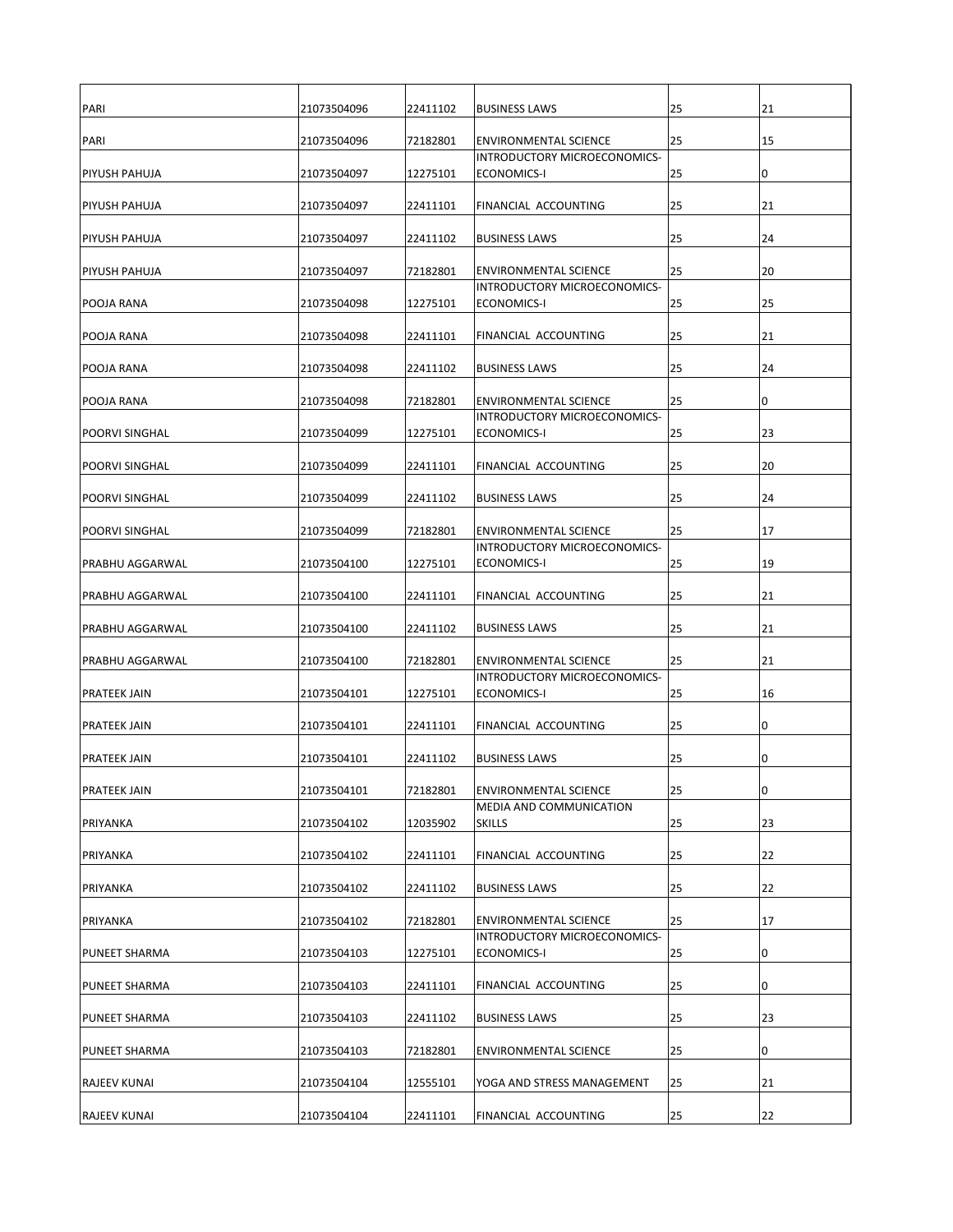| <b>RAJEEV KUNAI</b>   | 21073504104 | 22411102 | <b>BUSINESS LAWS</b>                                                | 25 | 20 |
|-----------------------|-------------|----------|---------------------------------------------------------------------|----|----|
| <b>RAJEEV KUNAI</b>   | 21073504104 | 72182801 | <b>ENVIRONMENTAL SCIENCE</b>                                        | 25 | 17 |
| RAVI                  | 21073504105 | 12275101 | INTRODUCTORY MICROECONOMICS-<br>ECONOMICS-I                         | 25 | 19 |
| <b>RAVI</b>           | 21073504105 | 22411101 | <b>FINANCIAL ACCOUNTING</b>                                         | 25 | 23 |
| <b>RAVI</b>           | 21073504105 | 22411102 | <b>BUSINESS LAWS</b>                                                | 25 | 23 |
| <b>RAVI</b>           | 21073504105 | 72182801 | <b>ENVIRONMENTAL SCIENCE</b><br><b>INTRODUCTORY MICROECONOMICS-</b> | 25 | 25 |
| <b>REET SAXENA</b>    | 21073504106 | 12275101 | ECONOMICS-I                                                         | 25 | 20 |
| <b>REET SAXENA</b>    | 21073504106 | 22411101 | <b>FINANCIAL ACCOUNTING</b>                                         | 25 | 21 |
| <b>REET SAXENA</b>    | 21073504106 | 22411102 | <b>BUSINESS LAWS</b>                                                | 25 | 21 |
| <b>REET SAXENA</b>    | 21073504106 | 72182801 | <b>ENVIRONMENTAL SCIENCE</b><br>INTRODUCTORY MICROECONOMICS-        | 25 | 18 |
| <b>RIDHI AGGARWAL</b> | 21073504107 | 12275101 | ECONOMICS-I                                                         | 25 | 23 |
| <b>RIDHI AGGARWAL</b> | 21073504107 | 22411101 | FINANCIAL ACCOUNTING                                                | 25 | 21 |
| <b>RIDHI AGGARWAL</b> | 21073504107 | 22411102 | <b>BUSINESS LAWS</b>                                                | 25 | 24 |
| <b>RIDHI AGGARWAL</b> | 21073504107 | 72182801 | <b>ENVIRONMENTAL SCIENCE</b><br><b>INTRODUCTORY MICROECONOMICS-</b> | 25 | 25 |
| <b>RISHABH JAIN</b>   | 21073504108 | 12275101 | ECONOMICS-I                                                         | 25 | 20 |
| <b>RISHABH JAIN</b>   | 21073504108 | 22411101 | <b>FINANCIAL ACCOUNTING</b>                                         | 25 | 19 |
| <b>RISHABH JAIN</b>   | 21073504108 | 22411102 | <b>BUSINESS LAWS</b>                                                | 25 | 24 |
| RISHABH JAIN          | 21073504108 | 72182801 | <b>ENVIRONMENTAL SCIENCE</b><br>INTRODUCTORY MICROECONOMICS-        | 25 | 18 |
| <b>RIYA SACHDEVA</b>  | 21073504109 | 12275101 | <b>ECONOMICS-I</b>                                                  | 25 | 23 |
| <b>RIYA SACHDEVA</b>  | 21073504109 | 22411101 | FINANCIAL ACCOUNTING                                                | 25 | 23 |
| <b>RIYA SACHDEVA</b>  | 21073504109 | 22411102 | <b>BUSINESS LAWS</b>                                                | 25 | 23 |
| <b>RIYA SACHDEVA</b>  | 21073504109 | 72182801 | <b>ENVIRONMENTAL SCIENCE</b>                                        | 25 | 25 |
| <b>ROHAN AHUJA</b>    | 21073504110 | 12275101 | INTRODUCTORY MICROECONOMICS-<br>ECONOMICS-I                         | 25 | 23 |
| <b>ROHAN AHUJA</b>    | 21073504110 | 22411101 | <b>FINANCIAL ACCOUNTING</b>                                         | 25 | 19 |
| <b>ROHAN AHUJA</b>    | 21073504110 | 22411102 | <b>BUSINESS LAWS</b>                                                | 25 | 21 |
| <b>ROHAN AHUJA</b>    | 21073504110 | 72182801 | <b>ENVIRONMENTAL SCIENCE</b><br>INTRODUCTORY MICROECONOMICS-        | 25 | 10 |
| <b>ROSHNI</b>         | 21073504111 | 12275101 | ECONOMICS-I                                                         | 25 | 24 |
| <b>ROSHNI</b>         | 21073504111 | 22411101 | FINANCIAL ACCOUNTING                                                | 25 | 21 |
| <b>ROSHNI</b>         | 21073504111 | 22411102 | <b>BUSINESS LAWS</b>                                                | 25 | 21 |
| <b>ROSHNI</b>         | 21073504111 | 72182801 | <b>ENVIRONMENTAL SCIENCE</b><br>INTRODUCTORY MICROECONOMICS-        | 25 | 25 |
| SAIKIRAN CHINDAM      | 21073504112 | 12275101 | ECONOMICS-I                                                         | 25 | 23 |
| SAIKIRAN CHINDAM      | 21073504112 | 22411101 | <b>FINANCIAL ACCOUNTING</b>                                         | 25 | 25 |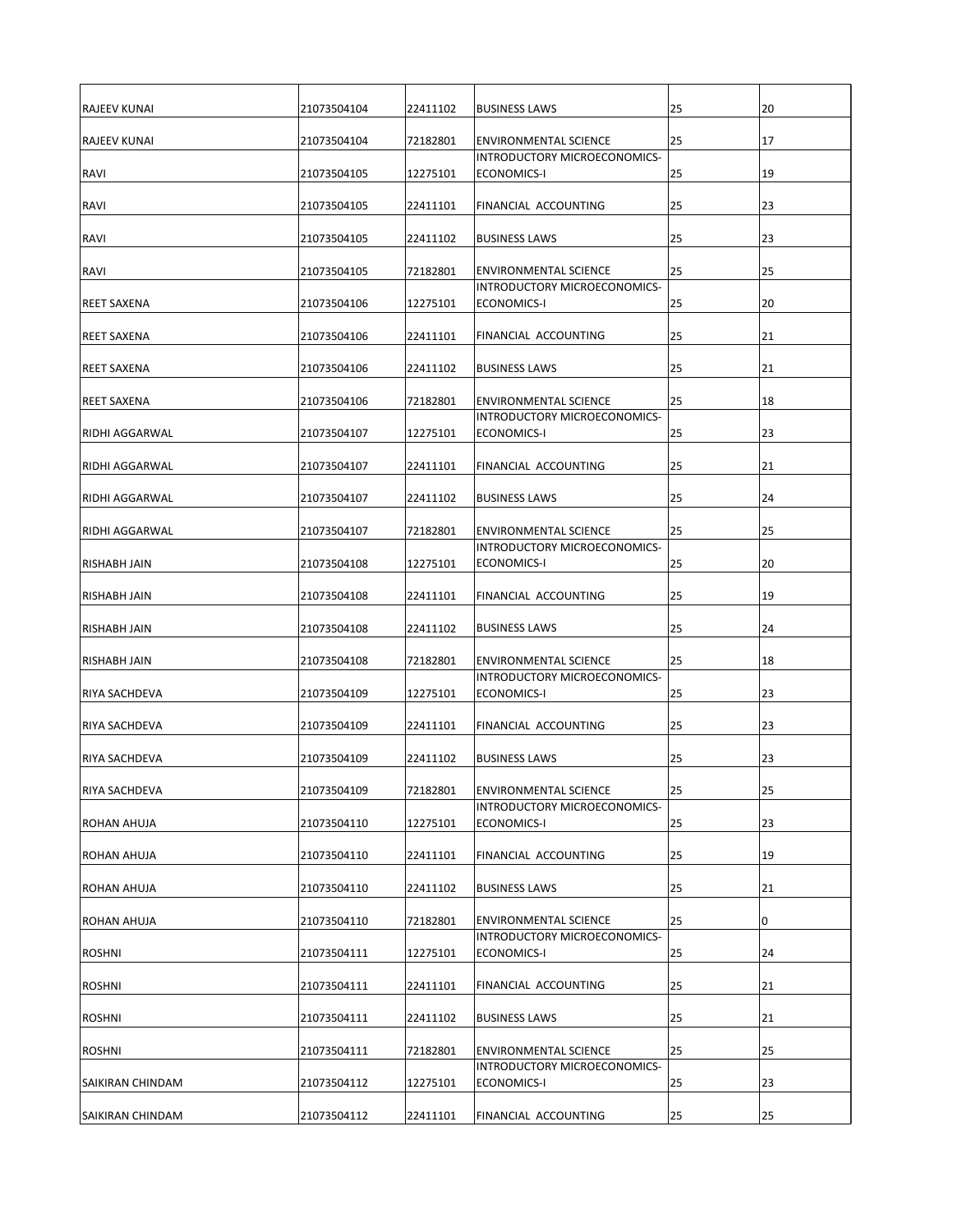| <b>SAIKIRAN CHINDAM</b> | 21073504112 | 22411102 | <b>BUSINESS LAWS</b>                                                | 25 | 23 |
|-------------------------|-------------|----------|---------------------------------------------------------------------|----|----|
| ISAIKIRAN CHINDAM       | 21073504112 | 72182801 | <b>ENVIRONMENTAL SCIENCE</b>                                        | 25 | 20 |
| <b>SARTHAK</b>          | 21073504113 | 12275101 | INTRODUCTORY MICROECONOMICS-<br>ECONOMICS-I                         | 25 | 23 |
| <b>SARTHAK</b>          | 21073504113 | 22411101 | <b>FINANCIAL ACCOUNTING</b>                                         | 25 | 19 |
| <b>SARTHAK</b>          | 21073504113 | 22411102 | <b>BUSINESS LAWS</b>                                                | 25 | 21 |
| <b>SARTHAK</b>          | 21073504113 | 72182801 | <b>ENVIRONMENTAL SCIENCE</b><br><b>INTRODUCTORY MICROECONOMICS-</b> | 25 | 20 |
| <b>SAURAV RAJ</b>       | 21073504114 | 12275101 | ECONOMICS-I                                                         | 25 | 24 |
| <b>SAURAV RAJ</b>       | 21073504114 | 22411101 | <b>FINANCIAL ACCOUNTING</b>                                         | 25 | 21 |
| <b>SAURAV RAJ</b>       | 21073504114 | 22411102 | <b>BUSINESS LAWS</b>                                                | 25 | 23 |
| <b>SAURAV RAJ</b>       | 21073504114 | 72182801 | <b>ENVIRONMENTAL SCIENCE</b>                                        | 25 | 18 |
| <b>SHIVAM KUMAR</b>     | 21073504115 | 12275101 | INTRODUCTORY MICROECONOMICS-<br>ECONOMICS-I                         | 25 | 21 |
| <b>SHIVAM KUMAR</b>     | 21073504115 | 22411101 | FINANCIAL ACCOUNTING                                                | 25 | 20 |
| <b>SHIVAM KUMAR</b>     | 21073504115 | 22411102 | <b>BUSINESS LAWS</b>                                                | 25 | 24 |
| <b>SHIVAM KUMAR</b>     | 21073504115 | 72182801 | <b>ENVIRONMENTAL SCIENCE</b>                                        | 25 | 17 |
| <b>SHRESHTH SHARMA</b>  | 21073504116 | 12555101 | YOGA AND STRESS MANAGEMENT                                          | 25 | 21 |
| <b>SHRESHTH SHARMA</b>  | 21073504116 | 22411101 | <b>FINANCIAL ACCOUNTING</b>                                         | 25 | 21 |
| <b>SHRESHTH SHARMA</b>  | 21073504116 | 22411102 | <b>BUSINESS LAWS</b>                                                | 25 | 21 |
| <b>SHRESHTH SHARMA</b>  | 21073504116 | 72182801 | <b>ENVIRONMENTAL SCIENCE</b><br><b>INTRODUCTORY MICROECONOMICS-</b> | 25 | 10 |
| <b>SHREYA BANSAL</b>    | 21073504117 | 12275101 | <b>ECONOMICS-I</b>                                                  | 25 | 23 |
| ISHREYA BANSAL          | 21073504117 | 22411101 | FINANCIAL ACCOUNTING                                                | 25 | 23 |
| <b>SHREYA BANSAL</b>    | 21073504117 | 22411102 | <b>BUSINESS LAWS</b>                                                | 25 | 21 |
| <b>SHREYA BANSAL</b>    | 21073504117 | 72182801 | <b>ENVIRONMENTAL SCIENCE</b>                                        | 25 | 16 |
| <b>SHRUTI JAIN</b>      | 21073504118 | 12275101 | INTRODUCTORY MICROECONOMICS-<br>ECONOMICS-I                         | 25 | 24 |
| <b>SHRUTI JAIN</b>      | 21073504118 | 22411101 | FINANCIAL ACCOUNTING                                                | 25 | 21 |
| <b>SHRUTI JAIN</b>      | 21073504118 | 22411102 | <b>BUSINESS LAWS</b>                                                | 25 | 23 |
| <b>SHRUTI JAIN</b>      | 21073504118 | 72182801 | <b>ENVIRONMENTAL SCIENCE</b><br>INTRODUCTORY MICROECONOMICS-        | 25 | 18 |
| <b>SHRUTI JAIN</b>      | 21073504119 | 12275101 | ECONOMICS-I                                                         | 25 | 22 |
| <b>SHRUTI JAIN</b>      | 21073504119 | 22411101 | FINANCIAL ACCOUNTING                                                | 25 | 22 |
| <b>SHRUTI JAIN</b>      | 21073504119 | 22411102 | <b>BUSINESS LAWS</b>                                                | 25 | 21 |
| <b>SHRUTI JAIN</b>      | 21073504119 | 72182801 | <b>ENVIRONMENTAL SCIENCE</b><br>INTRODUCTORY MICROECONOMICS-        | 25 | 18 |
| <b>SHUBH JAIN</b>       | 21073504120 | 12275101 | ECONOMICS-I                                                         | 25 | ΙO |
| <b>SHUBH JAIN</b>       | 21073504120 | 22411101 | <b>FINANCIAL ACCOUNTING</b>                                         | 25 | 21 |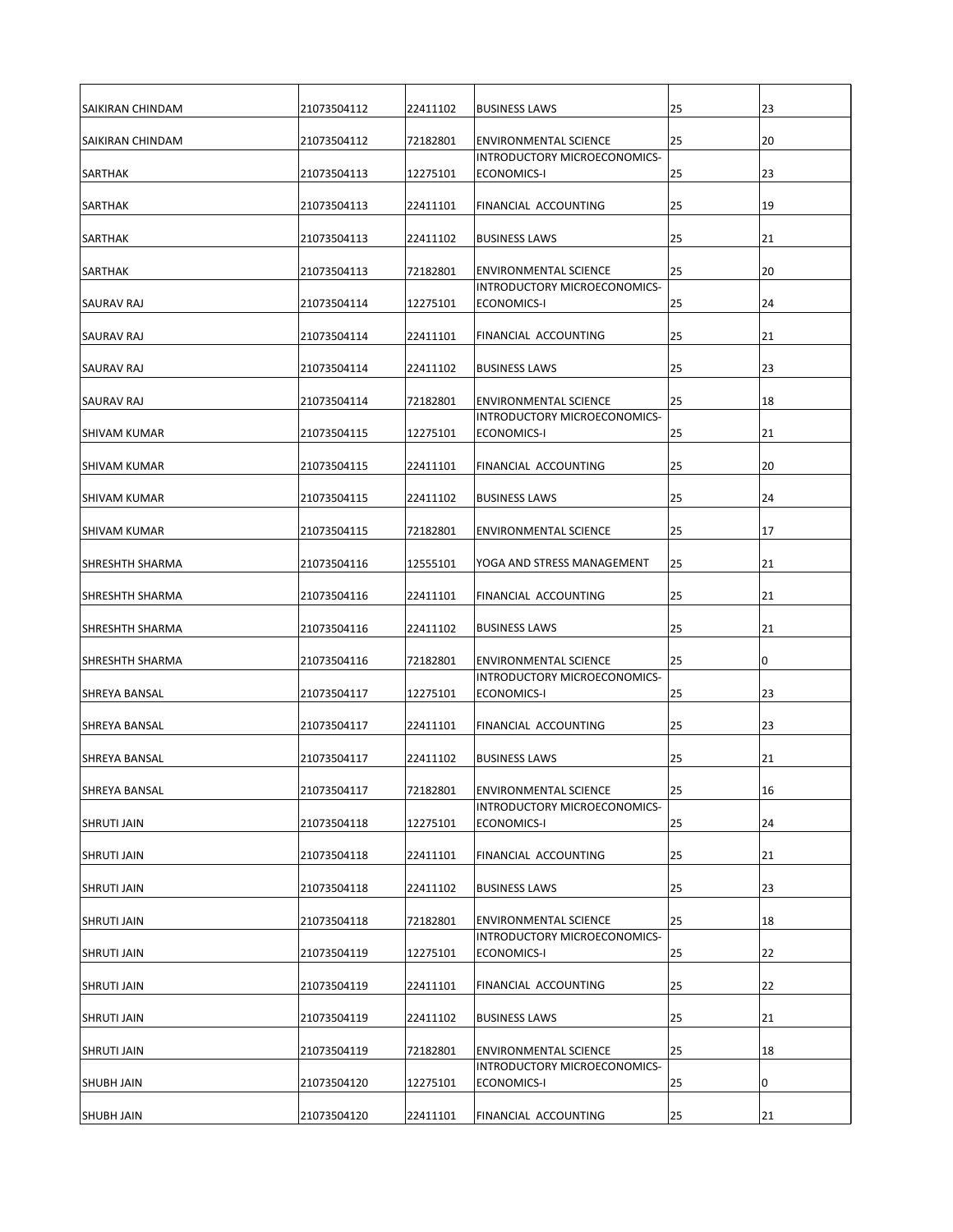| <b>SHUBH JAIN</b>       | 21073504120 | 22411102 | <b>BUSINESS LAWS</b>                                                | 25 | 10 |
|-------------------------|-------------|----------|---------------------------------------------------------------------|----|----|
| ISHUBH JAIN             | 21073504120 | 72182801 | <b>ENVIRONMENTAL SCIENCE</b>                                        | 25 | 10 |
| <b>SIMRAN CHOUDHARY</b> | 21073504121 | 12275101 | INTRODUCTORY MICROECONOMICS-<br>ECONOMICS-I                         | 25 | 22 |
|                         |             |          |                                                                     |    |    |
| <b>SIMRAN CHOUDHARY</b> | 21073504121 | 22411101 | <b>FINANCIAL ACCOUNTING</b>                                         | 25 | 20 |
| <b>SIMRAN CHOUDHARY</b> | 21073504121 | 22411102 | <b>BUSINESS LAWS</b>                                                | 25 | 24 |
| <b>SIMRAN CHOUDHARY</b> | 21073504121 | 72182801 | <b>ENVIRONMENTAL SCIENCE</b><br><b>INTRODUCTORY MICROECONOMICS-</b> | 25 | 21 |
| SMAKSHI                 | 21073504122 | 12275101 | ECONOMICS-I                                                         | 25 | 23 |
| SMAKSHI                 | 21073504122 | 22411101 | <b>FINANCIAL ACCOUNTING</b>                                         | 25 | 21 |
| SMAKSHI                 | 21073504122 | 22411102 | <b>BUSINESS LAWS</b>                                                | 25 | 22 |
| SMAKSHI                 | 21073504122 | 72182801 | <b>ENVIRONMENTAL SCIENCE</b>                                        | 25 | 23 |
|                         |             |          | INTRODUCTORY MICROECONOMICS-                                        |    |    |
| <b>I</b> SOUMYA GUPTA   | 21073504123 | 12275101 | ECONOMICS-I                                                         | 25 | 22 |
| <b>SOUMYA GUPTA</b>     | 21073504123 | 22411101 | FINANCIAL ACCOUNTING                                                | 25 | 20 |
| SOUMYA GUPTA            | 21073504123 | 22411102 | <b>BUSINESS LAWS</b>                                                | 25 | 24 |
| <b>SOUMYA GUPTA</b>     | 21073504123 | 72182801 | <b>ENVIRONMENTAL SCIENCE</b><br>INTRODUCTORY MICROECONOMICS-        | 25 | 0  |
| <b>SPARSH BANSAL</b>    | 21073504124 | 12275101 | ECONOMICS-I                                                         | 25 | 18 |
| <b>SPARSH BANSAL</b>    | 21073504124 | 22411101 | <b>FINANCIAL ACCOUNTING</b>                                         | 25 | 20 |
| <b>SPARSH BANSAL</b>    | 21073504124 | 22411102 | <b>BUSINESS LAWS</b>                                                | 25 | 23 |
| <b>SPARSH BANSAL</b>    | 21073504124 | 72182801 | <b>ENVIRONMENTAL SCIENCE</b>                                        | 25 | 23 |
| <b>SUJAL BALIYA</b>     | 21073504125 | 12275101 | INTRODUCTORY MICROECONOMICS-<br><b>ECONOMICS-I</b>                  | 25 | 23 |
| <b>SUJAL BALIYA</b>     | 21073504125 | 22411101 | FINANCIAL ACCOUNTING                                                | 25 | 19 |
| <b>SUJAL BALIYA</b>     | 21073504125 | 22411102 | <b>BUSINESS LAWS</b>                                                | 25 | 19 |
| <b>SUJAL BALIYA</b>     | 21073504125 | 72182801 | <b>ENVIRONMENTAL SCIENCE</b>                                        | 25 | 20 |
| <b>SUMIT KUMAR</b>      | 21073504126 | 12275101 | INTRODUCTORY MICROECONOMICS-<br>ECONOMICS-I                         | 25 | 24 |
| <b>SUMIT KUMAR</b>      | 21073504126 | 22411101 | FINANCIAL ACCOUNTING                                                | 25 | 20 |
| <b>SUMIT KUMAR</b>      | 21073504126 | 22411102 | <b>BUSINESS LAWS</b>                                                | 25 | 19 |
| <b>SUMIT KUMAR</b>      | 21073504126 | 72182801 | <b>ENVIRONMENTAL SCIENCE</b>                                        | 25 | 23 |
| <b>TANISHKA SINGHAL</b> | 21073504127 | 12275101 | INTRODUCTORY MICROECONOMICS-<br>ECONOMICS-I                         | 25 | 20 |
|                         |             |          |                                                                     |    |    |
| <b>TANISHKA SINGHAL</b> | 21073504127 | 22411101 | FINANCIAL ACCOUNTING                                                | 25 | 21 |
| <b>TANISHKA SINGHAL</b> | 21073504127 | 22411102 | <b>BUSINESS LAWS</b>                                                | 25 | 23 |
| <b>TANISHKA SINGHAL</b> | 21073504127 | 72182801 | <b>ENVIRONMENTAL SCIENCE</b><br>INTRODUCTORY MICROECONOMICS-        | 25 | 20 |
| TUSHAR BHASIN           | 21073504128 | 12275101 | <b>ECONOMICS-I</b>                                                  | 25 | 24 |
| <b>TUSHAR BHASIN</b>    | 21073504128 | 22411101 | <b>FINANCIAL ACCOUNTING</b>                                         | 25 | 20 |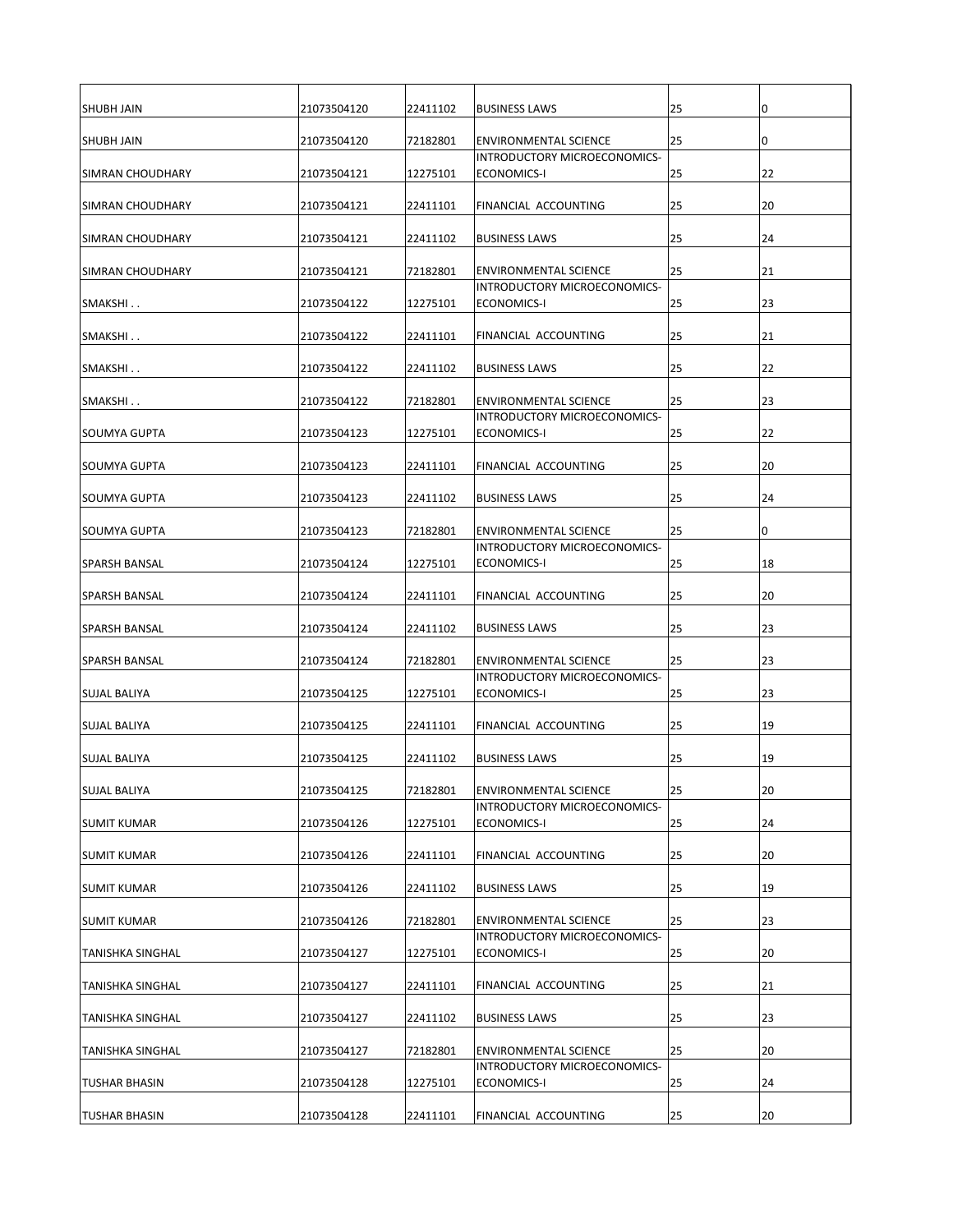| <b>TUSHAR BHASIN</b>   | 21073504128 | 22411102 | <b>BUSINESS LAWS</b>                                                | 25 | 23 |
|------------------------|-------------|----------|---------------------------------------------------------------------|----|----|
| <b>TUSHAR BHASIN</b>   | 21073504128 | 72182801 | <b>ENVIRONMENTAL SCIENCE</b>                                        | 25 | 25 |
| <b>TUSHAR YADAV</b>    | 21073504129 | 12275101 | INTRODUCTORY MICROECONOMICS-<br>ECONOMICS-I                         | 25 | 20 |
|                        |             |          |                                                                     |    |    |
| <b>TUSHAR YADAV</b>    | 21073504129 | 22411101 | <b>FINANCIAL ACCOUNTING</b>                                         | 25 | 24 |
| <b>TUSHAR YADAV</b>    | 21073504129 | 22411102 | <b>BUSINESS LAWS</b>                                                | 25 | 20 |
| <b>TUSHAR YADAV</b>    | 21073504129 | 72182801 | <b>ENVIRONMENTAL SCIENCE</b><br><b>INTRODUCTORY MICROECONOMICS-</b> | 25 | 17 |
| UJJWAL YADAV           | 21073504130 | 12275101 | ECONOMICS-I                                                         | 25 | 22 |
| <b>UJJWAL YADAV</b>    | 21073504130 | 22411101 | <b>FINANCIAL ACCOUNTING</b>                                         | 25 | 25 |
| UJJWAL YADAV           | 21073504130 | 22411102 | <b>BUSINESS LAWS</b>                                                | 25 | 21 |
| UJJWAL YADAV           | 21073504130 | 72182801 | <b>ENVIRONMENTAL SCIENCE</b>                                        | 25 | 21 |
| <b>VANSH CHOUDHARY</b> | 21073504131 | 12275101 | INTRODUCTORY MICROECONOMICS-<br>ECONOMICS-I                         | 25 | 23 |
| <b>VANSH CHOUDHARY</b> | 21073504131 | 22411101 | FINANCIAL ACCOUNTING                                                | 25 | 22 |
| <b>VANSH CHOUDHARY</b> | 21073504131 | 22411102 | <b>BUSINESS LAWS</b>                                                | 25 | 20 |
| <b>VANSH CHOUDHARY</b> | 21073504131 | 72182801 | <b>ENVIRONMENTAL SCIENCE</b>                                        | 25 | 0  |
| <b>VIBHU VERMA</b>     | 21073504132 | 12275101 | INTRODUCTORY MICROECONOMICS-<br>ECONOMICS-I                         | 25 | 22 |
| <b>VIBHU VERMA</b>     | 21073504132 | 22411101 | <b>FINANCIAL ACCOUNTING</b>                                         | 25 | 21 |
| <b>VIBHU VERMA</b>     | 21073504132 | 22411102 | <b>BUSINESS LAWS</b>                                                | 25 | 22 |
| <b>VIBHU VERMA</b>     | 21073504132 | 72182801 | <b>ENVIRONMENTAL SCIENCE</b>                                        | 25 | 20 |
| <b>VIDHI</b>           | 21073504133 | 12275101 | INTRODUCTORY MICROECONOMICS-<br>ECONOMICS-I                         | 25 | 23 |
| <b>VIDHI</b>           | 21073504133 | 22411101 | FINANCIAL ACCOUNTING                                                | 25 | 25 |
| <b>VIDHI</b>           | 21073504133 | 22411102 | <b>BUSINESS LAWS</b>                                                | 25 | 22 |
| <b>VIDHI</b>           | 21073504133 | 72182801 | <b>ENVIRONMENTAL SCIENCE</b>                                        | 25 | 25 |
| <b>VIDUSHI SHARMA</b>  | 21073504134 | 12275101 | INTRODUCTORY MICROECONOMICS-<br>ECONOMICS-I                         | 25 | 24 |
| <b>VIDUSHI SHARMA</b>  | 21073504134 | 22411101 | FINANCIAL ACCOUNTING                                                | 25 | 21 |
| <b>VIDUSHI SHARMA</b>  | 21073504134 | 22411102 | <b>BUSINESS LAWS</b>                                                | 25 | 23 |
| <b>VIDUSHI SHARMA</b>  | 21073504134 | 72182801 | <b>ENVIRONMENTAL SCIENCE</b>                                        | 25 | 18 |
| <b>VIKAS</b>           | 21073504135 | 12275101 | INTRODUCTORY MICROECONOMICS-<br>ECONOMICS-I                         | 25 | 21 |
| <b>VIKAS</b>           | 21073504135 | 22411101 | FINANCIAL ACCOUNTING                                                | 25 | 20 |
| <b>VIKAS</b>           | 21073504135 | 22411102 | <b>BUSINESS LAWS</b>                                                | 25 | 23 |
| <b>VIKAS</b>           | 21073504135 | 72182801 | <b>ENVIRONMENTAL SCIENCE</b>                                        | 25 | 10 |
| YATIN KAKKAR           | 21073504136 | 12275101 | INTRODUCTORY MICROECONOMICS-<br>ECONOMICS-I                         | 25 | 22 |
| YATIN KAKKAR           | 21073504136 | 22411101 | <b>FINANCIAL ACCOUNTING</b>                                         | 25 | 20 |